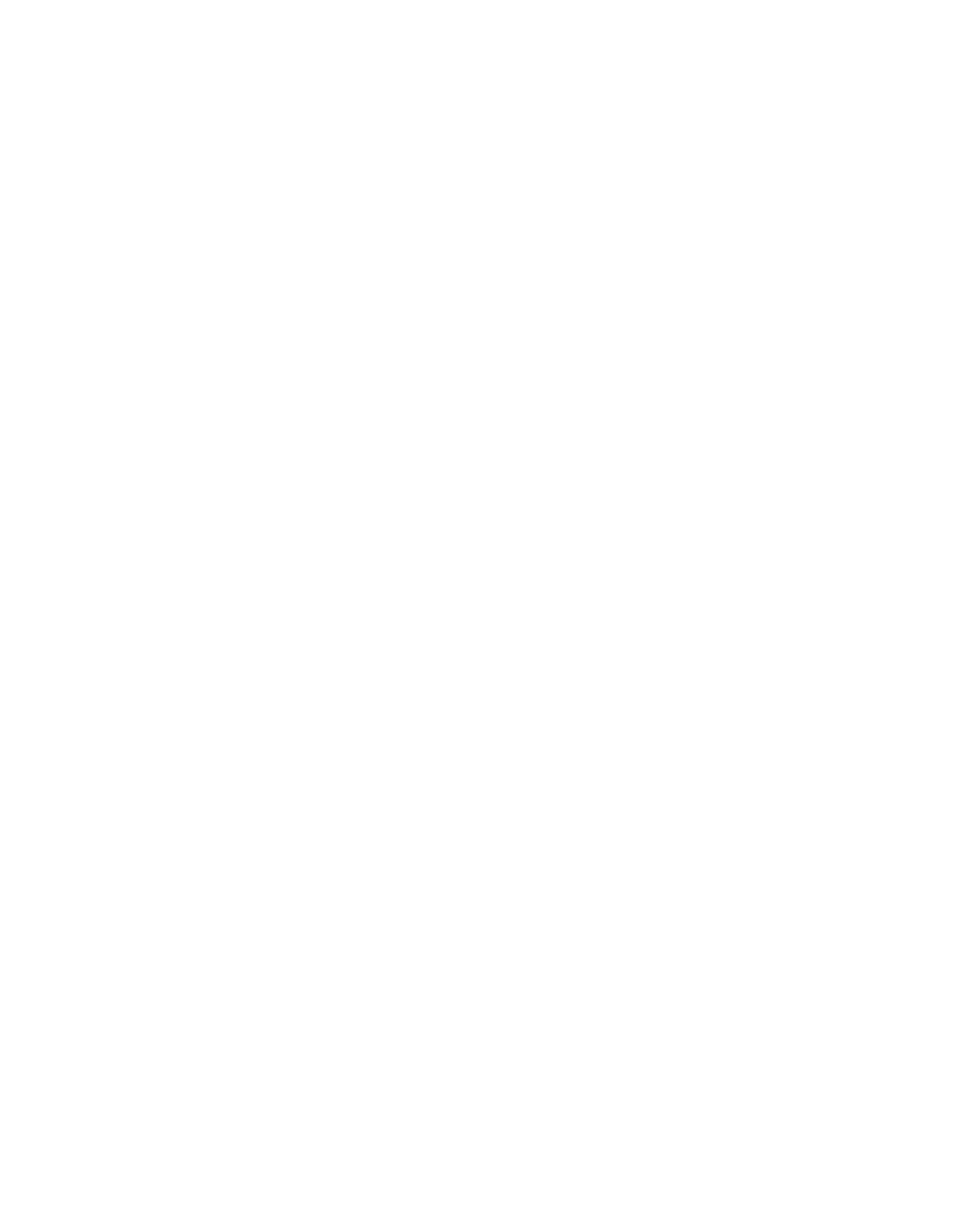**Virginia's Fixed Date Conformity with the Internal Revenue Code:** Virginia's date of conformity with the Internal Revenue Code (IRC) was advanced from December 31, 2018 to December 31, 2019, subject to certain exceptions. Additional information about conformity adjustments and other legislative changes required as a result of the 2020 General Assembly are addressed in Tax Bulletin 20-1 posted on the Department's website at **www.tax.virginia.gov**.

Virginia will continue to deconform from the following: bonus depreciation allowed for certain assets under federal law; the five-year carryback of certain federal net operating loss (NOL) deductions generated in the 2008 or 2009 taxable years; the federal income treatment of applicable high yield discount obligations; and the federal income tax treatment of cancellation of debt income realized in connection with certain business debts.

**Report of Change in Federal Taxable Income:** Recent legislation clarifies when taxpayers must report federal adjustments to the Department, effective July 1, 2020. Additional instructions are provided in the Amended Returns section of these instructions.

**Amended Return Reason Codes:** Taxpayers filing amended returns must now use codes to indicate the reason the return is being amended. See the Amended Returns section of these instructions for a list of the new amended reason codes.

**New Addition and Subtraction Related to Certain Pass-Through Entity Amended Returns:** For taxable years beginning on and after January 1, 2020, if an estate or trust is required to amend its Virginia return because of partnershiplevel federal adjustments, an addition or subtraction may be allowed. See the instructions for the Additions to Federal Taxable Income and Subtractions from Federal Taxable Income.

### **II. GENERAL INFORMATION**

#### **WHO MUST FILE A RETURN**

**RESIDENT ESTATE OR TRUST:** The fiduciary of a resident estate or trust must file a Virginia Fiduciary Income Tax Return (Form 770) if the estate or trust is required to file a federal Fiduciary Income Tax Return (Form 1041). "Resident estate or trust" means:

- The estate of a decedent who at death was domiciled in Virginia;
- A trust created by the will of a decedent who at death was domiciled in Virginia; or
- A trust created by, or consisting of property of, a person domiciled in Virginia.

**NONRESIDENT ESTATE OR TRUST:** The fiduciary of a nonresident estate or trust must file a Virginia Fiduciary Income Tax Return (Form 770) if the estate or trust had income or gain derived from Virginia sources and was required to file a federal Fiduciary Income Tax Return (Form 1041). "Income or gain from Virginia sources" means items of income or gain derived from:

- Real or tangible personal property located in Virginia;
- A business, trade, profession or occupation carried on in Virginia; or
- Intangible personal property, including annuities, dividends, interest, royalties and gains to the extent that the income is attributable to a business, trade or occupation carried on in Virginia.

**CHARITABLE REMAINDER TRUST:** The fiduciary of a Charitable Remainder Trust must file a Virginia Fiduciary Income Tax Return (Form 770) and enclose a copy of the federal Split-Interest Trust Information Return (Form 5227).

**SPECIAL INSTRUCTIONS:** Check the box for "Exempt - Charitable Remainder Trust" under the FEIN area. On Line 3, enter zero for the amount of Virginia taxable income. Enclose the federal Schedule K-1 and a worksheet reporting the Virginia income received by recipients.

#### **WHO SHOULD FILE A RETURN**

An estate or trust that is not otherwise required to file, but which made payments of estimated tax or had income tax withheld during the taxable year, must file a Virginia Fiduciary Income Tax Return to claim a refund of those amounts.

#### **PERIOD OF RETURN AND ACCOUNTING METHOD**

The accounting period and method of accounting for Virginia purposes must be the same as the one used for federal purposes. If the taxable year or method of accounting is changed for federal purposes, the change must be applied to the Virginia return.

#### **SIGNATURE AND VERIFICATION**

The return must be signed by the fiduciary or an authorized officer of the organization receiving or having custody or control of the management of the estate or trust. If two or more individuals act jointly as fiduciaries, the return may be signed by any one of those individuals.

#### **PENALTIES AND INTEREST**

**PENALTIES:** A fiduciary who fails to file or files a fraudulent return may be subject to civil and/or criminal penalties and interest charges.

The civil penalty for failing to file a return by the due date is 6% of the tax due for each month or part of a month from the due date through the date the return is filed, up to a maximum of 30%.

The civil penalty for failure to pay the tax due by the required due date is also 6% of the tax due for each month or part of a month from the due date through the date the tax is paid, up to a maximum of 30%. The late payment penalty is not imposed for any month in which the late filing penalty has already been applied. The total combined penalties for late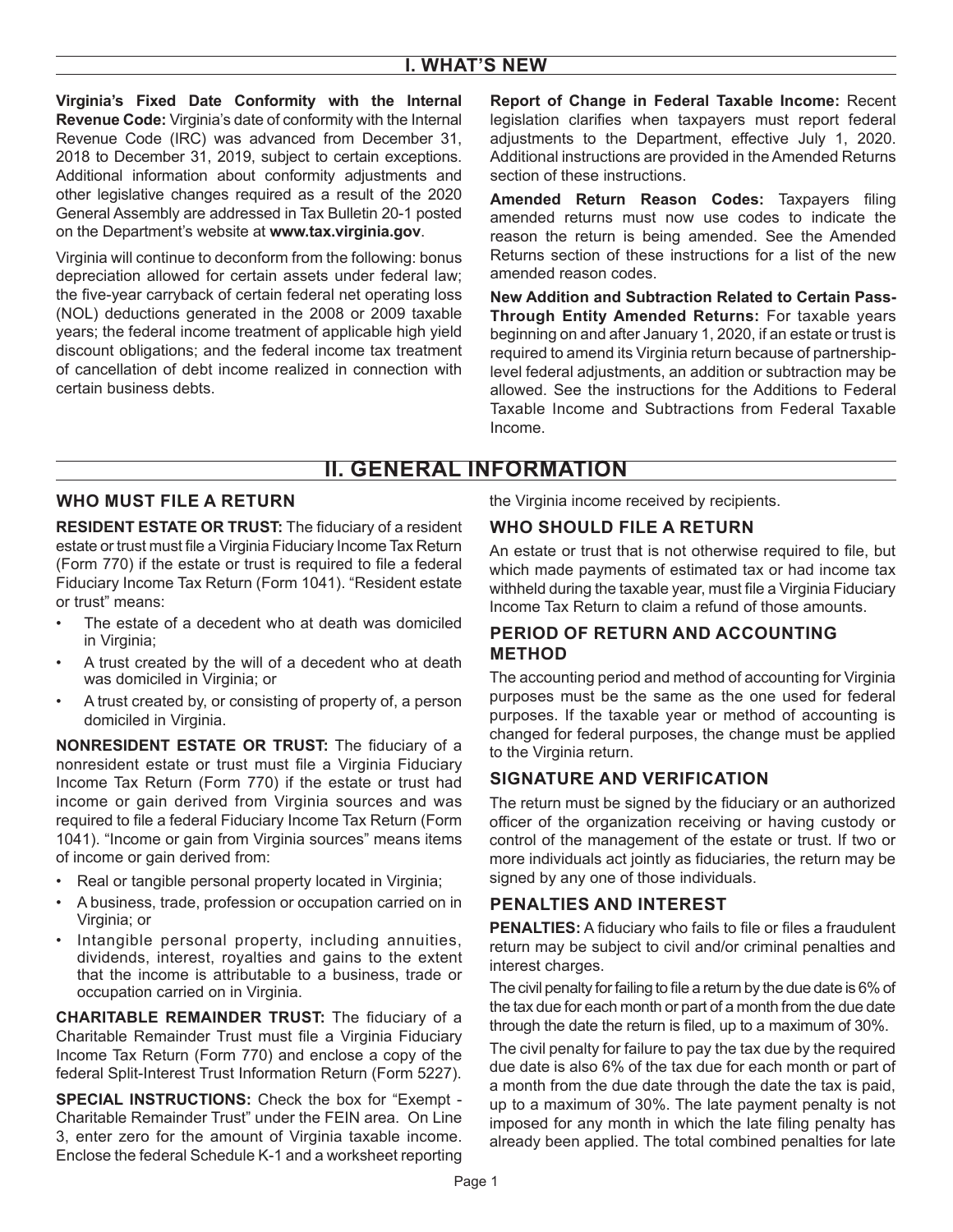filing and late payment may not exceed 30% of the tax due with the return.

The civil penalty for filing a false or fraudulent return, or failing or refusing to file any return with the intent to evade the tax, is an additional penalty of 100% of the correct amount of tax due.

**INTEREST:** Interest due on any tax and/or penalty will accrue at the daily rate established according to *Va. Code*  § 58.1‑15, from the date the tax or unpaid balance became due through the date that payment is made. The daily interest rate is the federal "underpayment rate," plus 2%. The current interest factor may be obtained by calling the Department at **804.367.8031** or going to the Department's website at **www. tax.virginia.gov**.

#### **ALLOCATION OF INCOME TO BENEFICIARIES**

*Va. Code* §§ 58.1-361 and 58.1‑363 require the allocation of Virginia modifications and Virginia taxable income to beneficiaries based on their respective share of the distributable net income of the estate or trust. A schedule or other statement of the income and modifications attributable to each beneficiary must be attached to Form 770 and provided to each beneficiary by the fiduciary on Schedule 5, Beneficiary's Information (Federal Schedule K-1 Equivalent). It is not acceptable to require the beneficiary to compute his or her own modification from the federal information provided on the federal Schedule K‑1.

If the beneficiaries will qualify for the credits available to Form 770 filers, the fiduciary must provide each beneficiary with the information from Schedule 5 necessary to compute and/ or claim the credit(s).

#### **RECORD KEEPING**

Fiduciaries should retain the records pertaining to each income tax return of the estate or trust for 3 years from the due date of the return or the date the return was filed, whichever is later. If the IRS extends the time required for the retention of federal records, the Virginia records should be kept for the same period of time.

#### **SETOFF DEBT COLLECTION ACT**

Before any refund can be issued, Virginia law requires the Department of Taxation to check for outstanding debts of the taxpayer with agencies of the Commonwealth of Virginia, Virginia local governments, the Virginia court system and the IRS. If any debts are found, regardless of the type of tax return filed, all or part of the refund may be withheld to satisfy the debt.

#### **III. FILING INFORMATION**

#### **WHERE TO GET FORMS AND ASSISTANCE**

Page 2 order forms from the Department of Taxation at **804.367.8031**. Assistance is available at the offices of the Commissioner of the Revenue, Director of Finance or Director of Tax Administration of every Virginia county and city. Addresses and telephone numbers for these offices are available at the back of these instructions. Since the Virginia return is based on federal information, you should have a complete copy of the federal Form 1041 on hand when you contact any of the above offices. You can download most Virginia tax forms from the Department's website: **www.tax.virginia.gov.** You may

**Address requests for information to Virginia Department of Taxation, P.O. Box 1115, Richmond, VA 23218-1115** or call **804.367.8031**. **Do NOT file the return at this address.**  Tenemos servicios disponible en Español.

#### **WHERE TO FILE**

Both original and amended returns are accepted electronically. If you are unable to file and pay electronically, Form 770 must be filed with the Commissioner of the Revenue, Director of Finance or Director of Tax Administration for the city or county in which the fiduciary qualified. If there has been no qualification in Virginia, the return should be filed with the Virginia city or county in which the fiduciary resides, does business, or has an office, or where one of the beneficiaries resides. The mailing addresses for the local offices are available at the back of these instructions.

Use the Department's website, **www.tax.virginia.gov**, to make a payment online. Payments are electronically transferred from your savings or checking account. There is no fee charged by the Department.

#### **WHEN TO FILE AND PAY THE TAX**

Calendar year filers must file Form 770 no later than May 1, 2021. Fiscal year returns are due no later than the 15th day of the 4th month following the close of the taxable year. If the due date falls on a Saturday, Sunday or legal holiday, the return must be filed by the next succeeding day that is not a Saturday, Sunday or legal holiday. Returns can be filed and payments made electronically. If filing by paper, the return must be accompanied by full payment of the tax due as reported on the return. If not filing electronically, make checks payable to the Treasurer of the city or county where the return is filed.

#### **ESTIMATED TAX**

**TRUSTS:** Trusts must make payments of estimated tax if the income tax liability on Form 770 for the taxable year will exceed \$150.

**ESTATES:** Estates are not required to make estimated tax payments until the first taxable year that ends 2 or more years after the decedent's date of death. Estimated tax payments must be made for that taxable year and subsequent taxable years if the income tax liability will exceed \$150.

Estimated tax payments can be made using eForms or on paper by using Form 770ES. If Form 770ES is needed, see "Where to Get Forms and Assistance" earlier in this section. If the estimated tax is underpaid, the fiduciary may be subject to an addition to tax.

#### **ADDITION TO TAX FOR UNDERPAYMENT OF ESTIMATED TAX, FORM 760C OR FORM 760F**

An addition to tax is assessed if the fiduciary did not pay enough estimated tax through timely payments or did not have enough income tax withheld throughout the year. The addition to tax does not apply if each payment is made on time and:

1. the total tax paid (including tax withheld and timely estimated tax paid) was at least 90% (66 2/3% for farmers, fishermen or merchant seamen) of the total 2020 tax liability or 100% of the income tax liability for 2019. To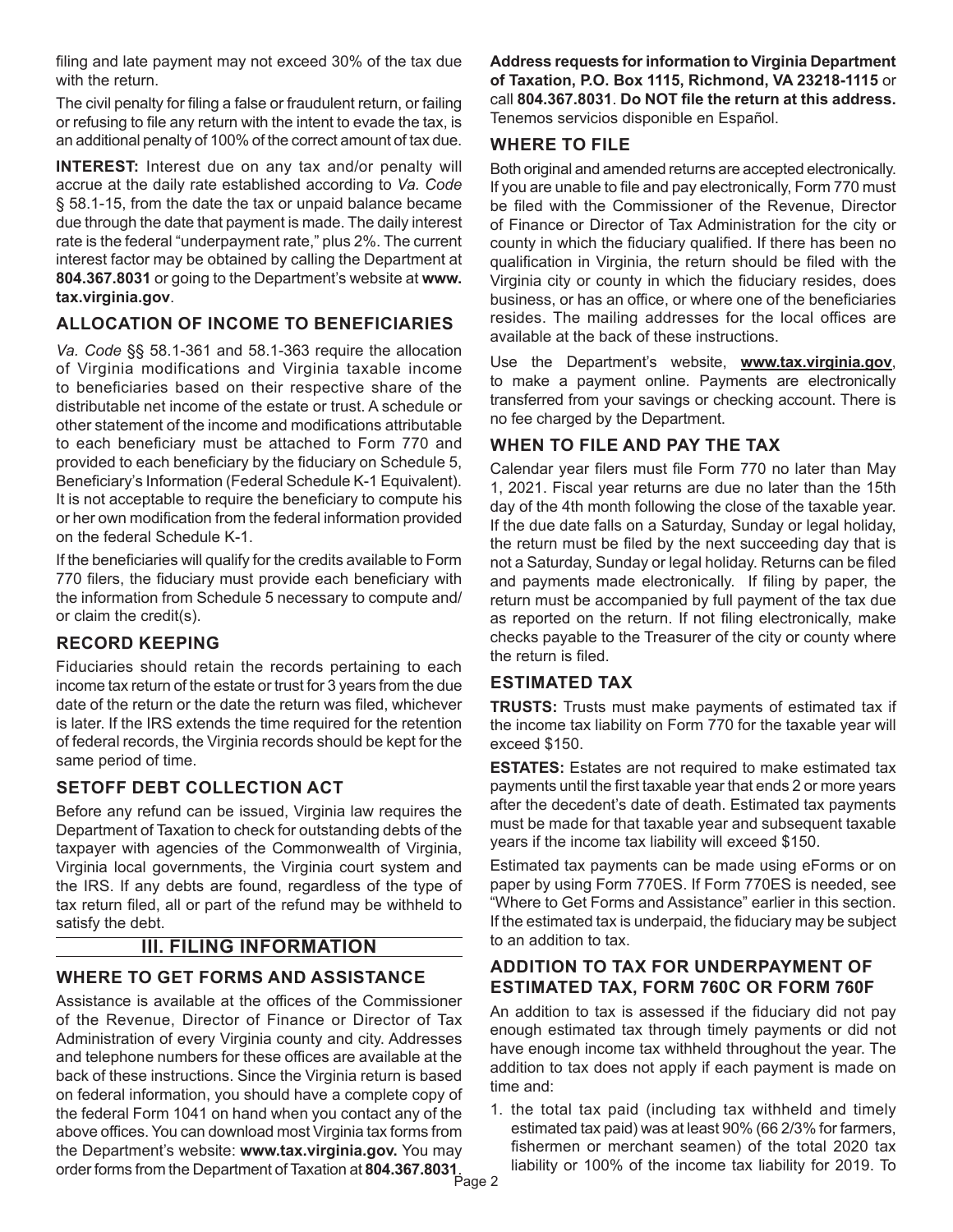determine if the requirement is met, reduce the tax by the amount of all nonrefundable credits;

- 2. the sum of installment underpayments for the year is \$150 or less; or
- 3. you qualify for one of the exceptions shown on Form 760C (Form 760F for farmers, fishermen or merchant seamen).

If the estate or trust is subject to the addition to tax for underpayment of estimated tax, complete Form 760C or 760F and pay the amount computed on Form 760C or 760F. Computation of the Virginia underpayment of tax is similar to the federal computation. The addition to tax is reported on Form 770 by completing Line 11 of Schedule 1.

#### **EXTENSION OF TIME FOR FILING**

You are allowed an automatic 6-month extension of time to file your tax return. This provision does not extend the due date for payment of taxes; however, you must pay at least 90% of your tax by the original due date for filing the return (May 1, 2021 for calendar year filers). Payments of tentative tax must be made by the due date. Payments can be made using eForms or by using **Form 770IP**. If you file your return during the extension period, but do not pay the tax due when you file your return, both the extension penalty and the late payment penalty may apply. The extension penalty will apply from the due date of the return through the date the return is filed and the late payment penalty will apply from the date the return is filed through the date of payment. To avoid paying the late payment penalty during the extension period, you must pay any tax owed **when you file the return**.

If you file your return within 6 months from the due date, but you do not pay at least 90% of your tax by the original due date for filing your return, you will be subject to an extension penalty of 2% per month. The penalty is applied to the balance of tax due with the return from the original due date through the date of payment. The maximum extension penalty is 12% of the tax due. If you file more than 6 months after the original due date, the extension provisions will not apply, and you will be subject to the late filing penalty. In addition to these penalties, you will be subject to interest charges on any balance of tax due with your return, even if you meet the 90% payment requirement.

It is not necessary to file Form 770IP if you are CERTAIN that your tax return will result in a refund because penalties are not assessed on a refund return; however, by law the Department of Taxation may issue a refund only if the return is filed within 3 years of the original due date or extended due date on the return, whichever is later.

#### **AMENDED RETURNS AND FEDERAL ADJUSTMENTS**

Estates and trusts are required to report to the Department federal adjustments and pay any additional amounts due within one year after the final determination date of such adjustments ("the one-year requirement"). For the purposes of the one-year requirement, the "final determination date" is defined as one of the following:

If the federal adjustment is the result of an audit or other action by the IRS, the final determination date is defined as

the first day on which no federal adjustments arising from that audit or other action remain to be finally determined. For agreements required to be signed by the IRS and the taxpayer, the final determination date is defined as the date on which the last party signed the agreement.

- If the federal adjustment is the result of an audit or other action by the IRS, and the taxpayer filed as a member of a Virginia combined or consolidated return, the final determination date is defined as the first day on which no related federal adjustments arising from that audit remain to be finally determined for the entire group.
- If the federal adjustment results from filing an amended federal return, a federal refund claim, or an administrative adjustment request or if it is a federal adjustment reported on an amended federal return or other similar report, the final determination date is defined as the day on which the amended return, refund claim, administrative adjustment request, or other similar report was filed.

If you are an owner of a partnership and receive Form 502FED-1, Virginia Partnership-Level Federal Adjustments Report, from the partnership and need to file an amended Virginia return in order to report the distributive share of the partnership-level adjustment, you must enclose a copy of Form 502FED-1 with the amended return.

Any taxpayer filing an amended federal return must also file an amended state return and must pay any additional tax and interest due, if applicable.

In addition, if you file an amended return with any other state that results in a change that would affect your Virginia income tax, you must file an amended Virginia tax return within 1 year.

If the changes or adjustments result in a decrease in the fiduciary's income tax liability, Virginia law allows the Department of Taxation to issue a refund only if the amended return is filed within:

- 3 years from the due date for filing the original return, including filing extensions;
- 1 year from the final determination date for the amended federal return or federal change, whichever is later, provided the refund requested is attributable only to such change or adjustment;
- 1 year from the final determination of the amended return of any other state or change or correction in the income tax of the taxpayer for any other state, provided that the refund does not exceed the amount of the decrease in Virginia tax attributable to such change or correction;
- 2 years from the filing of an amended Virginia return resulting in payment of additional tax, provided the claim for refund raises issues pertaining solely to the prior amended return and the claim does not exceed the amount of additional tax paid as a result of such prior amended return; or
- 2 years from the payment of an assessment, provided the amended return raises issues relating only to the prior assessment and the refund does not exceed the amount of tax paid on the prior assessment.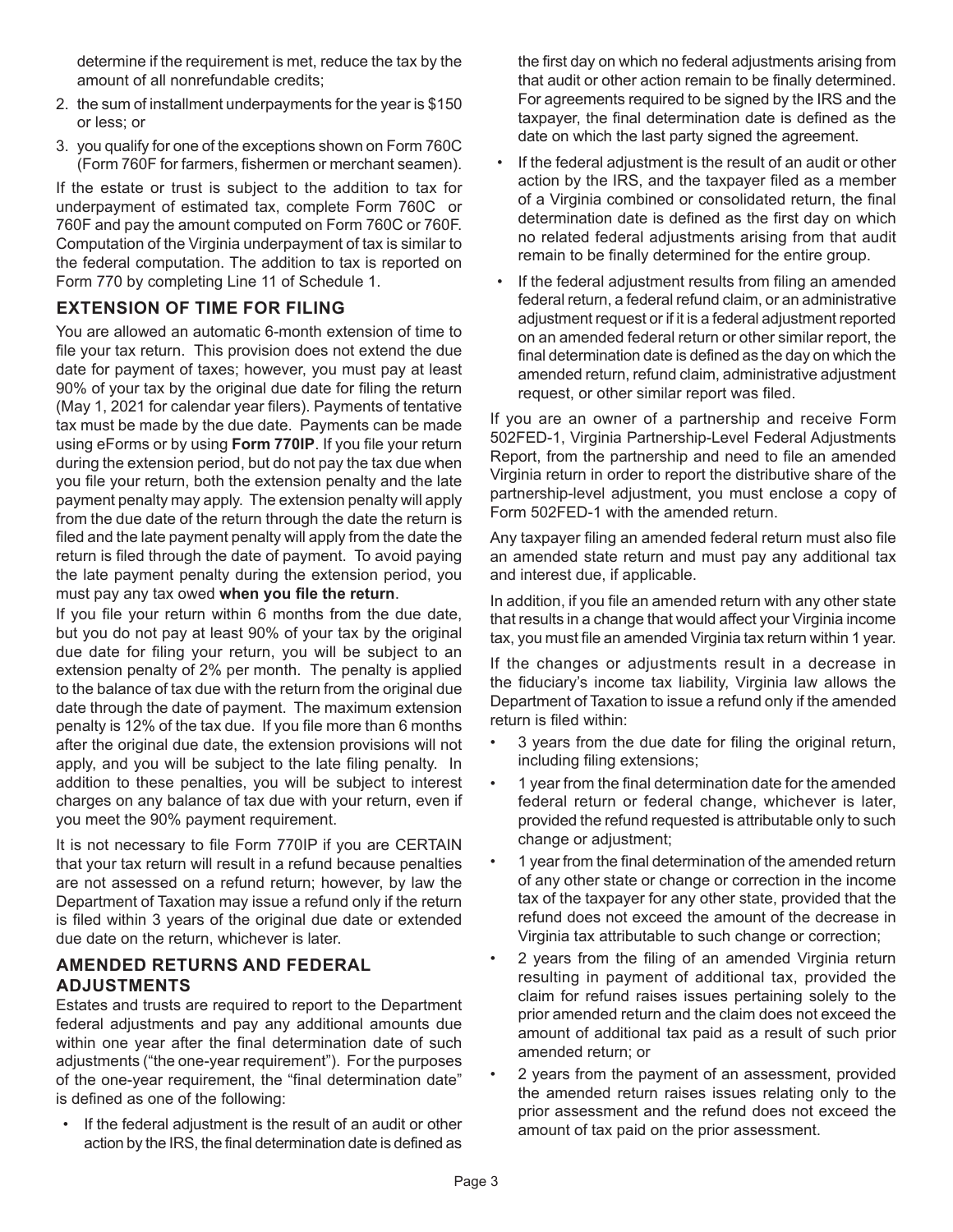#### **HOW AND WHERE TO FILE AN AMENDED RETURN**

If amending your return, check the "amended return" box. In addition, enter the appropriate amended return reason code (see below) in the space provided. Select the reason code that best indicates why your return is being amended and enclose the appropriate documentation.

| Code | <b>Amended Return Reason</b>                                                                      |
|------|---------------------------------------------------------------------------------------------------|
| 01   | NOL                                                                                               |
| 02   | Partnership Level Federal Adjustment -<br>Enclose Form 502FED-1                                   |
| 03   | Federal Return Amended or Adjusted -<br>Enclose copy of IRS final determination, if<br>applicable |
| 04   | Virginia Return – Changes to subtractions,<br>deductions, additions, and credits                  |
| 30   | Other - Enclose Explanation                                                                       |

Amended returns can be filed and payments made electronically. If you are unable to file and pay electronically, obtain a blank Form 770 for the same taxable year and write "AMENDED" at the top or check the Amended box and enter the amended reason code. Then complete the form using the corrected figures as if it were the original return. Do not make any adjustments to the return to show refunds received or balances paid with the original return.

#### **Enclose a complete copy of the amended federal return or federal adjustments, as well as a statement explaining any other changes made to the Virginia return.**

You will be contacted if additional information is needed. File the amended return with the Commissioner of the Revenue, Director of Finance or Director of Tax Administration for the city or county where the original return was filed (see the "Where to File" section for further information). Mailing addresses are at the back of these instructions.

#### **IV. CREDITS**

**GENERAL INFORMATION:** The following rules apply when computing tax credits:

- Where a credit is limited to a percentage of the tax, the "tax" for this purpose shall be gross tax, less the credit for taxes paid to other states.
- Other income tax credits should be claimed in the order in which they provide the maximum benefit, regardless of the order shown on the form.
- Claim only as much credit as can be used to offset tax liability and keep accurate records of the carryover available for each credit.
- Each pass-through entity must file Form PTE with the Department of Taxation within 30 days after the credit is granted and at least 60 days before filing their income tax return. A copy of the certification letter from the administering agency is a required enclosure with Form PTE.
- Many credits may not be claimed on your return or allocated to beneficiaries until after you have submitted an application and have been notified in writing that you are

allowed to claim the credit. If your return is due and you have not yet been notified, you have the option to either:

- Pay at least 90% of your tax liability by the return due date and file your return on extension after receiving such notification, or
- File your return by the due date without claiming the credit, and file an amended return after you have received such notification.

#### **CREDIT FOR TAX PAID TO ANOTHER STATE RESIDENT FIDUCIARY:**

A resident fiduciary is required to report its entire federal taxable income on Form 770, regardless of whether the entire income was derived from sources in Virginia. If the fiduciary is liable for payment of income taxes to another state on earned or business income derived from that state, or any gain (if included in federal adjusted gross income) on the sale of a capital asset outside Virginia, provided the income is taxed by Virginia as well as the other state (see *Va. Code* § 58.1- 332 for information on capital assets), a credit is generally allowed for taxes paid to the other state, provided the income is taxable both to Virginia and the other state. The credit is computed on Form 770, Schedule 4.

**EXCEPTION:** A Virginia fiduciary deriving business income as a nonresident in Arizona, California, the District of Columbia or Oregon may **not** claim a credit on the Virginia return for taxes paid to those states. The credit must be claimed on the other state's nonresident fiduciary income tax return.

This credit applies only to income taxes paid to other states. Taxes paid to cities, counties, the federal government and foreign governments do not qualify for the credit. The credit is not allowed for franchise tax, license tax, excise tax, unincorporated business tax, occupation tax or any other tax characterized as such, even though the tax is based on *business* income. In addition, the credit is not allowable for taxes paid to any state that is prohibited by its own legislation from imposing an income or commuter tax.

The credit must be computed separately for each state. Enclose separate schedule for each state. A complete copy of the income tax return filed with any state(s) for which a credit is claimed must be enclosed with Form 770. Copies of cancelled checks or other income statements are not sufficient for verification of the income tax liability to the other state.

**NONRESIDENT FIDUCIARY:** As a general rule, Virginia law does **not** provide a credit to a nonresident fiduciary on business income taxable by both Virginia and the fiduciary's state of residence. Therefore, such credits typically must be claimed on the income tax return filed with the state of residence.

*EXCEPTION:* If the nonresident fiduciary is liable for income taxes as a resident of Arizona, California, the District of Columbia or Oregon on income derived from Virginia sources, credit for tax paid to that state will be allowed on the Virginia return.

A complete copy of the income tax return filed with any state(s) for which a credit is claimed must be enclosed with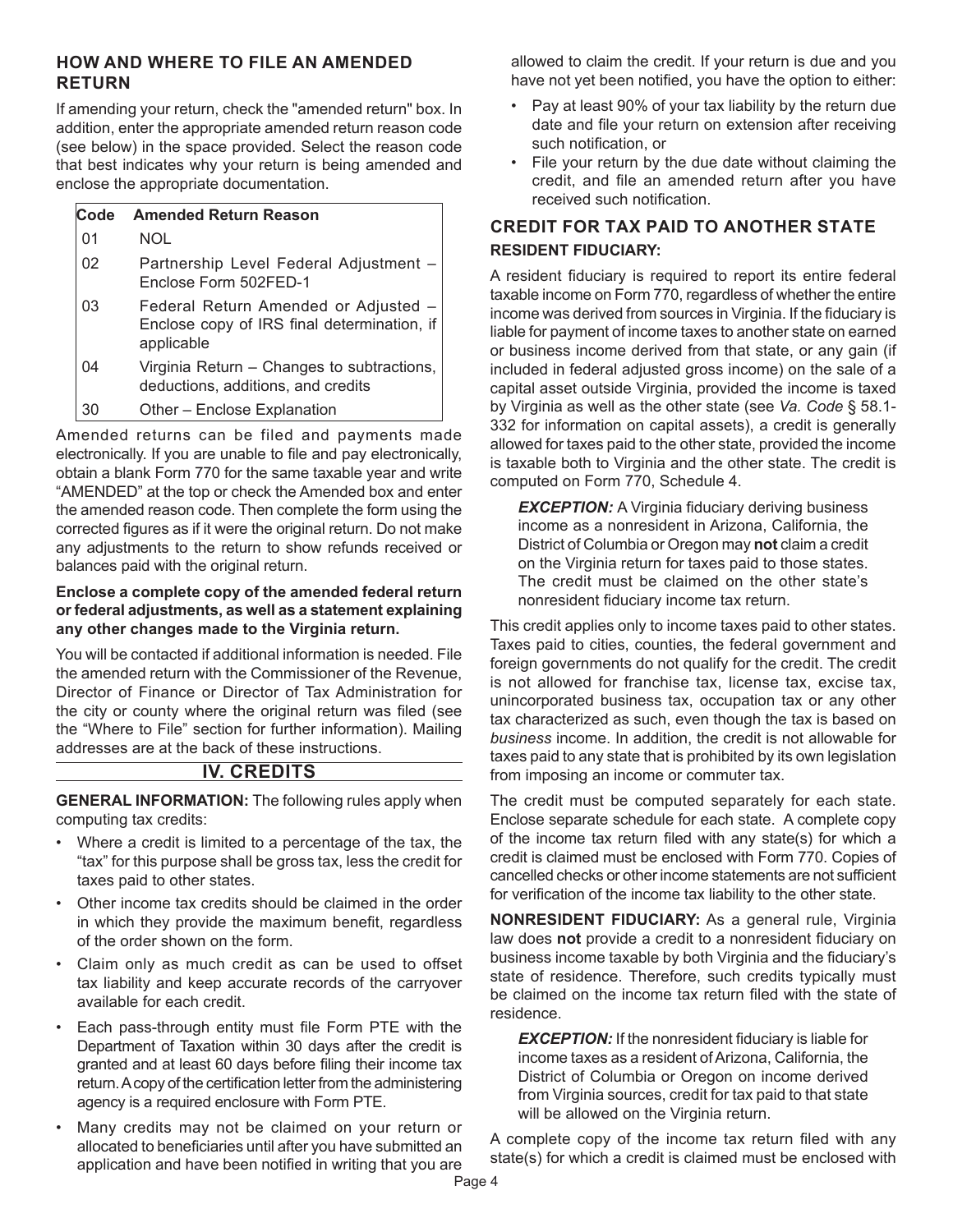Form 770. Copies of cancelled checks or other income statements are not sufficient for verification of the income tax liability to the other state.

#### **NEIGHBORHOOD ASSISTANCE ACT TAX CREDIT**

The Virginia Neighborhood Assistance Act provides tax credits to individuals and businesses that make qualified donations directly to pre-approved Neighborhood Assistance Program organizations whose primary function is to provide educational or other qualified services for the benefit of low-income families. Individuals may receive a credit for a donation of cash or marketable securities to an eligible organization. Businesses may receive a credit for a donation of money, marketable securities, property, limited professional services or contracting services. Licensed veterinarians, physicians, dentists, nurses, nurse practitioners, physician assistants, chiropractors, optometrists, dental hygienists, pharmacists, professional counselors, clinical social workers, clinical psychologists, marriage and family therapists, physical therapists, and physician specialists who donate their services for an approved clinic may also be eligible for credits. The amount of credit attributable to a partnership or S corporation must be allocated to the partners and shareholders in proportion to their ownership or interest in the partnership or S corporation. Any unused tax credits may be carried forward for the next five taxable years. For a list of approved organizations or additional information, contact the **Virginia Department of Social Services, Neighborhood Assistance Program, 801 E. Main Street, Richmond, VA 23219-3301 or the Virginia Department of Education, 23rd Floor, P.O. Box 2120, Richmond, VA 23218-2120, Attn: Neighborhood Assistance Tax Credit Program for Education or email tax.credits@doe.virginia.gov.**

#### **MAJOR BUSINESS FACILITY JOB TAX CREDIT**

Individuals, estates, trusts, corporations, banks, insurance companies and telecommunications companies may claim a Virginia tax credit if the taxpayer creates at least 50 new fulltime jobs in connection with the establishment or expansion of a major business facility, and the company is engaged in a qualifying industry in Virginia. If a taxpayer is located in an enterprise zone or in an economically distressed area (as defined by the Virginia Department of Economic Development), the threshold is reduced from 50 to 25. Credits will be recaptured proportionately if employment decreases during the 5 years following the initial credit year.

This nonrefundable credit is equal to \$1,000 per qualifying new job in excess of the 50/25 job threshold in enterprise zones or economically distressed areas. This credit is spread over 2 years for taxpayers whose credit year begins on or after January 1, 2009.

The credit only applies to facilities where an announcement to expand or establish such a facility was made on or after January 1, 1994. The credit must be claimed ratably beginning with the taxable year following the year in which the facility is established or expanded, or the new qualifying jobs are added. Unused credits may be carried forward for the next 10 taxable years. A qualified business firm receiving an

Enterprise Zone Job Creation Grant under *Va. Code* § 59.1- 547 shall not be eligible to receive a Major Business Facility Job Tax Credit for any job used to qualify for the Enterprise Zone Job Creation Grant.

To apply for this credit, complete **Form 304**. All applications must be submitted to the **Department of Taxation, Tax Credit Unit, P.O. Box 715, Richmond, VA 23218-0715** 90 days prior to the due date of your return. A letter will be sent to certify the credit.

#### **HISTORIC REHABILITATION TAX CREDIT**

Individuals, estates, partnerships, trusts or corporations incurring eligible expenses in the rehabilitation of a certified historic structure are entitled to claim a credit against individual income tax, fiduciary income tax, corporation income tax, the bank franchise tax, and taxes imposed against insurance companies and utility companies. The credit is equal to 25% of eligible rehabilitation expenses. To qualify, the cost of the rehabilitation must equal at least 50% (25% if the building is an owner occupied residence) of the assessed value of the building for local real estate tax purposes in the year preceding the start of the rehabilitation. For taxable years beginning on and after January 1, 2017, the amount of the Historic Rehabilitation Tax Credit that may be claimed by each taxpayer, including carryover amounts, cannot exceed \$5 million for any taxable year. The rehabilitation work must be certified by the Virginia Department of Historic Resources as consistent with the Secretary of the Interior's Standards for Rehabilitation. The request for certification of the completed project must be submitted within 1 year of the completed work. Any unused credit may be carried forward for 10 years. Applications for participation in the program may be obtained by contacting the **Virginia Department of Historic Resources, 2801 Kensington Avenue, Richmond, VA 23221, 804.482.6446,**  or by visiting **www.dhr.virginia.gov/tax-credits/**.

#### **BARGE AND RAIL USAGE TAX CREDIT**

An income tax credit is allowed for transporting cargo containers by barge and rail rather than by trucks or other motor vehicles on the Commonwealth's highways. The amount of the credit is \$25 per 20-foot equivalent, unit or 16 tons of noncontainerized cargo or one unit of roll-on/roll-off cargo moved by barge or rail rather than by trucks or other motor vehicles on Virginia's highways. Containers for which this credit is claimed must result from a diversion of shipments from the highways. To receive a credit, an international trade facility is required to apply to the Virginia Department of Taxation. No more than \$500,000 in tax credits can be issued in any fiscal year. The Department will determine the allowable credit amount for the taxable year and provide a written certification of the allowable credit amount to each taxpayer.

The business must apply by April 1st using **Form BRU**. Submitting a late application will disqualify you from the credit. All applications must be sent to the **Virginia Department of Taxation, Tax Credit Unit, P.O. Box 715, Richmond, VA 23218-0715.** This credit requires certification from the Tax Credit Unit to be claimed on your tax return. A letter will be sent to certify the credit. For assistance write to the **Department of Taxation, Tax Credit Unit, P. O. Box 715, Richmond, VA 23218-0715** or call **804.786.2992.**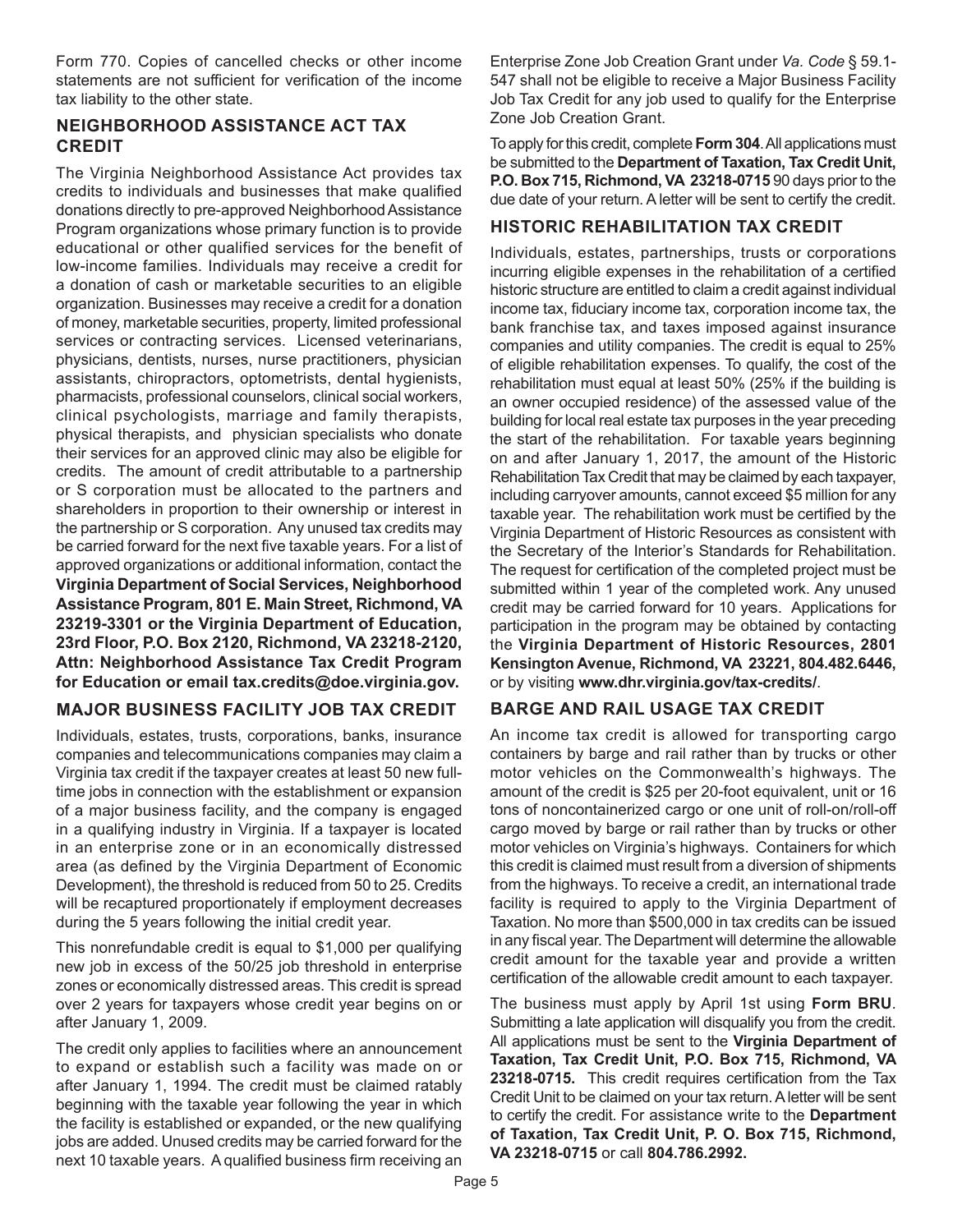#### **WORKER RETRAINING TAX CREDIT**

The Worker Retraining Tax Credit expired January 1, 2019. For taxable years beginning on and after January 1, 2019, taxpayers will no longer be able to earn the Worker Retraining Tax Credit. Credits earned in prior taxable years may be carried forward for 3 years.

#### **QUALIFIED EQUITY AND SUBORDINATED DEBT INVESTMENTS TAX CREDIT**

Taxpayers making a "qualified investment" in the form of equity or subordinated debt in a "qualified business" may be eligible for this credit. Businesses may apply for designation as a qualified business using **Form QBA**. The qualification is **valid** only for the calendar year of the application. Therefore, the business needs to reapply each year for qualification. To qualify, the business must (1) have annual gross revenues of no more than \$3 million in its most recent fiscal year, (2) have its principal office or facility in the Commonwealth, (3) be engaged in business primarily in or having substantially all of its production in the Commonwealth and (4) have not obtained during its existence more than \$3 million in aggregate gross cash proceeds from the issuance of its equity or debt investments (not including commercial loans from chartered banking or savings and loan institutions).

The credit equals 50% of the qualified business investments made during the taxable year. For the 2019 taxable year the total amount of credit granted is limited to \$5 million. One-half of this amount must be allocated to commercialization investments and the other half is available for all other qualifying investments. If credit applications for either half exceed the allowed amount, the credits for that half will be prorated. If credit applications for either half are less than the allowed amount, the balance will be available for allocation to the other half. The total amount of credit that may be used per taxpayer per taxable year may not exceed \$50,000. The credit is nonrefundable. Unused credits may be carried forward for up to 15 years. Except in certain instances equity and debt investments held in connection with a qualified business investment must be held by the investor for at least 3 full calendar years following the calendar year for which the credit is allocated. If the holding period is not met, the unused credit amount will be forfeited, and an assessment will be issued for the amount used to which shall be added interest, computed at the rate of 1% per month, compounded monthly from the date the tax credits were claimed.

Taxpayers cannot receive a grant from the Small Business Investment Grant Fund and claim the Qualified Equity and Subordinated Debt Investments Tax Credit for the same investment.

Taxpayers cannot claim the credit if using the subtractions for long-term capital gains, investments in a Virginia venture capital account, or investments in a Virginia real estate investment trust for the same investment.

This credit requires **pre-approval** by the **Department of Taxation.** Investors must apply to the Department by April 1 of the year following the year the investment was made using **Form EDC. Taxpayers filing Form EDC after April 1 will be denied this credit.** Since the tax return of most individuals

is due on May 1, most investors will need to file a return on extension or amend their original return to claim the credit.

Pass-through entities must file **Form PTE** with the Department of Taxation at least 60 days before filing their income tax return. A copy of the certification letter from the Department of Taxation is a required enclosure to **Form PTE**.

Visit the Department's website at **www.tax.virginia.gov** to obtain **Form QBA, Form EDC** and **Form PTE.** Information on the application process may be obtained by writing to the **Virginia Department of Taxation, Tax Credit Unit, P. O. Box 715, Richmond, VA 23218-0715,** or by calling **804.786.2992.**

#### **COALFIELD EMPLOYMENT ENHANCEMENT TAX CREDIT**

For taxable years beginning on or after January 1, 2018 but before January 1, 2023 a tax credit may be earned by individuals, estates, trusts, and corporations who have an economic ownership interest in coal mined in Virginia. The credit is based on the quantity of metallurgical coal sold or methane gas produced and employment levels. If the number of coal mining jobs for the year the credit is earned is less than in the previous year, the maximum earned credit is reduced by an employment factor. The allowable credit must be computed on **Forms 306 and 306B** and reported on the return filed for the taxable year in which the credit is claimed. **Forms 306 and 306B** with completed schedules must be enclosed with the tax return when filed. See the instructions for **Forms 306 and 306B** for additional enclosure requirements and information. Since the Coalfield Employment Enhancement Tax Credit expired for Taxable Year 2017 a credit cannot be claimed on your Taxable Year 2020 return. The allowable credits may be claimed in the 3rd taxable year following the taxable year in which the credit was earned and allowed. Only credits earned and reported on your 2020 Form 306 may be claimed on your Taxable Year 2023 return. This credit may not be claimed for any ton of coal for which the Virginia Coal Employment and Production Incentive Tax Credit is claimed.

#### **LAND PRESERVATION TAX CREDIT**

This tax credit is for taxpayers that convey land or an interest in land located in Virginia to a public or private agency that is eligible to hold such land or interest therein for conservation or preservation purposes. The conveyance must be in perpetuity.

Credits granted for 2007 and beyond are 40% of the fair market value, as substantiated by a "qualified appraisal" prepared by a "qualified appraiser", as those terms are defined under applicable federal law and regulations governing charitable contributions. Beginning with the 2015 calendar year, the maximum amount of credits that may be issued in a calendar year may not exceed \$75 million. For Taxable Years 2009, 2010, and 2011, the total amount of credit per taxpayer per taxable year was limited to \$50,000 or the total tax liability, whichever was less. For Taxable Years 2012, 2013, and 2014, the credit limit per taxpayer per taxable year was \$100,000 or the total tax liability, whichever was less. For Taxable Years 2015 and thereafter the credit limit per taxpayer per taxable year is \$20,000 or the total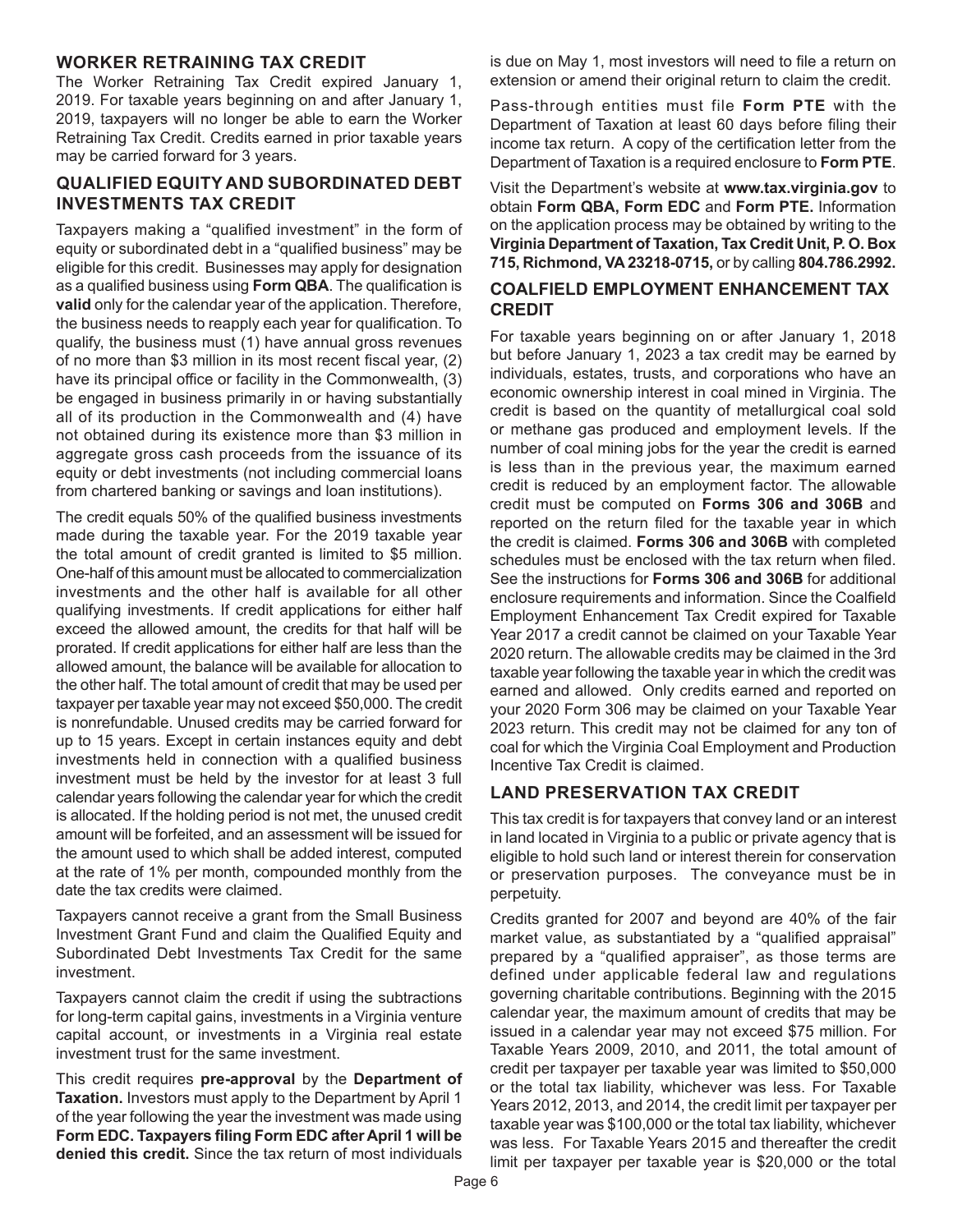tax liability, whichever is less. However, for any fee simple donation of land conveyed to the Commonwealth on or after January 1, 2015, the amount of the credit claimed is subject to a higher limitation of \$100,000 per taxpayer for each taxable year, provided that no part of the charitable contributions deduction under § 170 of the Internal Revenue Code related to such fee simple donation is allowable by reason of a sale or exchange of property. For taxpayers affected by the credit reductions for taxable years 2009, 2010, 2011, and 2015 and thereafter, an additional 3-year carryforward will be added to the credit. Any unused credit not affected by the carryforward periods will retain the original carryforward periods (10 years for donations originating on or after January 1, 2007).

At the time these instructions went to publication, the annual limitation was scheduled to increase to \$50,000 for Taxable Year 2020. However, budget language pending during the 2020 Special Session would retain the \$20,000 annual limitation for Taxable Year 2020. Additional information will be provided on the Department's website regarding the annual limitation when it becomes available.

Any taxpayer holding Land Preservation Tax Credits that originated on or after January 1, 2002, may transfer unused but otherwise allowable credits for use by another taxpayer on such taxpayer's Virginia income tax return. Transfers and passthrough allocations derived from donations recorded on or after January 1, 2007, are generally subject to a fee. See Schedule A of Form LPC-1 or Form LPC-2 for further information.

If this credit is taken, then for the next 3 years taxpayers cannot take a subtraction for the gain on the sale of land or easements dedicated to open-space use. A subtraction is allowed for any gain or income recognized by a taxpayer on the application of a Land Preservation Tax Credit against a Virginia income tax liability to the extent that the gain is included in and not otherwise subtracted from federal adjusted gross income. The transfer of the credit and its application against a tax liability shall not create gain or loss for the transferor or the transferee.

Before claiming the credit, complete and file Form LPC-1 and/or Form LPC-2 with the Department of Taxation at least 90 days before filing an annual return. For land or an interest in land conveyed before January 1, 2020, no credit will be allowed unless a completed credit application with regard to such conveyance has been filed with the Department of Taxation by December 31 of the 3rd year following the calendar year of the conveyance. For a conveyance made on or after January 1, 2020, no credit will be allowed unless a completed credit application with regard to such conveyance has been filed with the Department by December 31 of the 2nd year following the calendar year of the conveyance. Additionally, applicants filing for tax credits of \$1 million or more must apply to the Department of Conservation and Recreation to receive verification of the conservation value. The Department of Taxation will issue a letter acknowledging the amount of the credit. For assistance write to the **Virginia Department of Taxation, Tax Credit Unit, P. O. Box 715, Richmond, VA 23218-0715**, or call **804.786.2992**.

#### **VIRGINIA COAL EMPLOYMENT AND PRODUCTION INCENTIVE TAX CREDIT**

This credit may be allocated between a qualifying electricity generator and qualifying person with an economic interest in coal. The allocation of this credit may not exceed \$3 per ton. Credits allocated to persons with an economic interest in coal may be used against any tax imposed by the Commonwealth. All credits earned on or after January 1, 2006, or prior to July 1, 2016, which are allocated to persons with an economic interest in coal were refundable if the credits exceeded the taxpayer's state tax liability for the applicable taxable year. However, effective for credits earned on or after July 1, 2016, persons with an economic interest in coal that receive an allocation of credits may no longer receive a refund of such credits. Such persons with an economic interest in coal may not carry forward unused amounts of credits for use in future taxable years.

You must complete **Forms 306, 306B**, **306T** and any necessary enclosures to claim this credit. See "What to Enclose" on the instructions for Forms 306 and 306B for additional enclosure requirements and information.

#### **WORKER TRAINING TAX CREDIT**

For taxable years beginning on and after January 1, 2019, but before July 1, 2022, the Worker Training Credit allows businesses to claim a tax credit for the training costs of providing eligible worker training to qualified employees. The credit is 35% of expenses incurred by the business during the taxable year for eligible worker training, subject to certain limitations. If the recipient of the training is a qualified employee, the credit may not exceed \$500 per qualified employee annually. If the recipient of the training is a nonhighly compensated worker, the credit may not exceed \$1,000 per non-highly compensated worker annually.

"Eligible worker training" means the training of a qualified employee or non-highly compensated worker in the form of:

- credit or noncredit courses at any institution recognized on the Eligible Training Provider List that results in the qualified employee or non-highly compensated worker receiving a workforce credential; or
- instruction or training that is part of an apprenticeship agreement approved by the Commissioner of Labor and Industry.

"Qualified employee" means an employee of a business eligible for a credit under this section in a full-time position requiring a minimum of 1,680 hours in the entire normal year of the business' operations if the standard fringe benefits are paid by the business for the employee. Employees in seasonal or temporary positions may not qualify as qualified employees. "Qualified employee" does not include an owner or relative. "Non-highly compensated worker" means a worker whose income is less than Virginia's median wage, as reported by the Virginia Employment Commission, in the taxable year prior to applying for the credit. "Non-highly compensated worker" does not include an owner or relative. When claiming this credit on the basis of eligible worker training, the credit is allowable against individual income tax, estate and trust tax, corporate income tax, bank franchise tax, insurance premiums license tax, and license tax on telegraph, telephone, water, heat, light, power, and pipeline companies.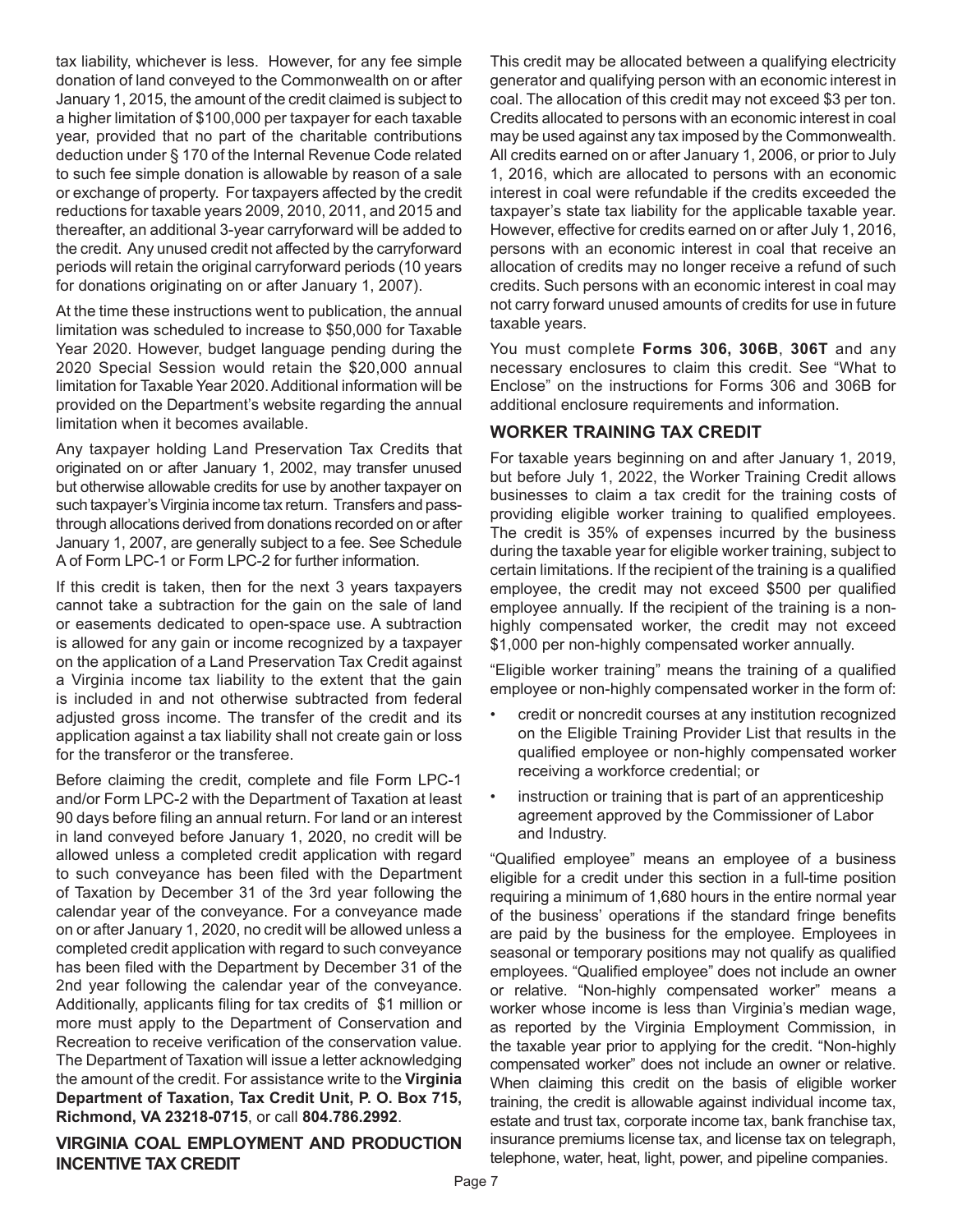Before claiming the credit on their income tax return, employers and businesses must apply for certification of the amount of allowable credit using Form WTC, Worker Training Tax Credit Application, by April 1 of the year following the year in which the training expenses or orientation, instruction, and training program expenses were paid or incurred. All approved employers and businesses filing a timely Form WTC will be notified of their allowable credit by June 30 of the calendar year following the year in which the expenses were incurred. The maximum Worker Training Credits granted to all employers and businesses is limited to \$1 million annually. If the total credits approved exceed this amount, each will be prorated. This credit is nonrefundable but excess credit may be carried over for the next 3 taxable years. For information on pre-approved apprenticeship programs, contact the **Virginia Department of Labor and Industry** at **804.786.1035**.

#### **V. OTHER CONSIDERATIONS FOR FIDUCIARIES**

In addition to the filing of income tax returns, fiduciaries are generally responsible for ensuring that all Virginia tax obligations of an estate or trust have been fulfilled. The information in this section provides details on the settlement of accounts and outlines other Virginia taxes for which an estate or trust may be held liable.

#### **SETTLEMENT OF ACCOUNTS**

In connection with the settlement of fiduciary accounts, special attention should be given to the provisions of *Va. Code*  §§ 58.1-22 and 58.1-23, dealing with the collection of taxes and levies upon property under the control of the fiduciaries and the courts. The sections are set out below.

*Va. Code* **§ 58.1-22. Accounts Not Settled Until Taxes Paid or Provided for - No commissioner** of accounts shall, under *Va. Code* § *64.2-1211*, file any report of an account of the transactions of any fiduciary not governed by *Va. Code* § 58.1-911 until the commissioner finds that all taxes, whether state, county or city, assessed and chargeable upon the property in the hands of the person for whom such account is settled have been paid or unless such account shall show that there remains in the hands of such person a sufficient sum, over and above the charges of administration, to pay all taxes charged against such person in his capacity as fiduciary.

*Va. Code* **§ 58.1-23. Inquiries Required of Fiduciaries** – Every personal representative, before settling the estate in his hands, shall make inquiry of the treasurer of the county or city wherein the decedent last resided and of the Department with respect to any unpaid taxes and levies assessed against his decedent.

**Inquiries made with respect to the provisions of** *Va. Code* **§ 58.1-23 should be addressed to the Virginia Department of Taxation, Customer Services, P.O. Box 1115, Richmond, VA 23218-1115.**

Fiduciaries may request to file, on behalf of nonresident beneficiaries or participants, a unified return thereby relieving these persons or entities of the responsibility of filing a Virginia nonresident income tax return. There are certain conditions that must be met in order to be granted approval to file a composite return. For further information call the **Department of Taxation, Customer Services at 804.367.8031.**

#### **PROBATE TAX (TAX ON WILLS AND ADMINISTRATIONS)**

A state tax is imposed on the probate of wills and grants of administration that are not exempt by law. A probate tax return must be filed with the clerk of the court at the time the will is offered for probate, or grant of administration is sought, if the estate exceeds \$15,000 in value at the date of death of the decedent. There is no probate tax on estates valued at \$15,000 or less. For estates exceeding \$15,000 in value, the tax is 10 cents per \$100, or fraction of \$100, including the first \$15,000. In addition, the county or city in which the will is offered for probate, or grant of administration is sought, may also impose a local probate tax equal to 1/3 of the state tax. **For further information on the probate tax, contact the Clerk of the Circuit Court in the appropriate jurisdiction, or the Department of Taxation at 804.367.8031.**

#### **ESTATE TAX**

Virginia law does not currently impose an estate tax on the estates of decedents whose date of death is on or after July 1, 2007. For further information, visit the Department's website at **www.tax.virginia.gov, call 804.367.8031, or write to Virginia Department of Taxation, P.O. Box 1115, Richmond, VA 23218-1115.**

#### **CONSUMER'S USE TAX**

If an estate or trust that is not engaged in a trade or business is not charged sales tax on purchases of tangible personal property (other than for resale), it must file a Virginia Consumer's Use Tax Return for Individuals, **Form CU-7**.

**Form CU-7** and the tax are due the same day that the income tax return is due . If filing a tax due Form 770 return, do not send a single payment to cover both the fiduciary return liability and the consumer's use tax liability. **Form CU-7** must be filed separately.

If engaged in a trade or business, file a Virginia Consumer's Use Tax Return, **Form ST-7**. **Form ST-7** and the tax are due by the 20th day of the month following the month in which the purchase was made.

If the total amount of purchases were from out-of-state mail order catalog(s) **ONLY** and totaled \$100 or less for the entire year, you are not required to pay the use tax. If the purchases were from out-of-state mail order catalog(s) and exceed \$100 or the purchases were of any amount from sources other than mail order catalog(s), then you must report these purchases and pay consumer's use tax on the **TOTAL** amount of *untaxed* purchases from **all** sources during the calendar year. Nonprescription drugs and proprietary medicines purchased for the cure, mitigation, treatment or prevention of diseases in human beings are exempt from the consumer's use tax.

#### **COMPOSITE FILING**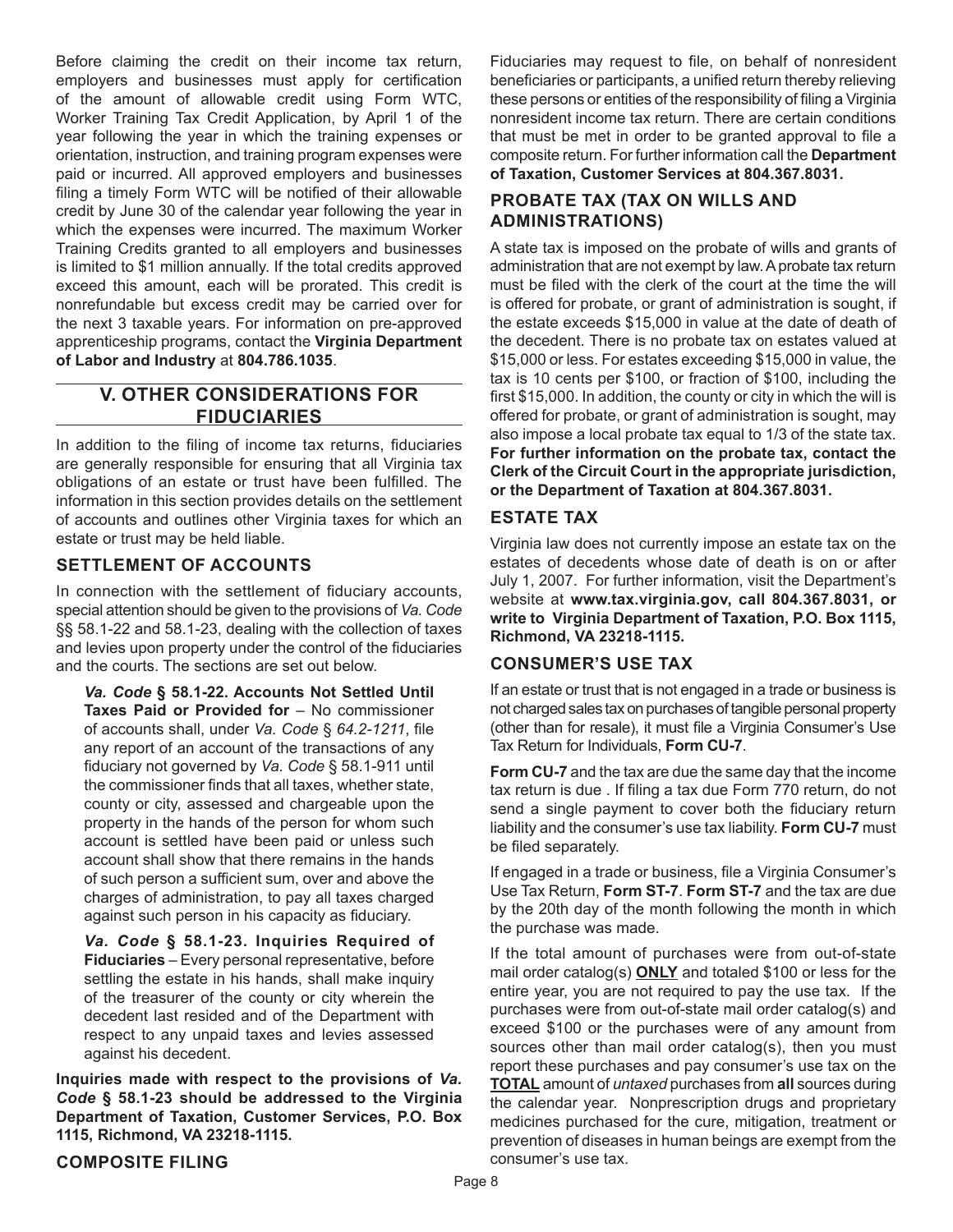The statewide retail sales and use tax rate is 5.3%. Some localities have additional regional or local taxes. In the Northern Virginia and Hampton Roads regions, there is an additional 0.7% tax, making the total tax 6%. In addition, effective October 1, 2020, there is a new 0.7% additional tax in the Central Virginia Region, making tax in that region 6%.

Effective July 1, 2018, there is an additional one percent sales and use tax in the "Historic Triangle," defined as the City of Williamsburg and the Counties of James City and York. These localities are within the Hampton Roads Region, making the rate in these areas 7% (6% state tax and 1% local tax).

Effective July 1, 2020, there is an additional 1% local option tax in Halifax county, making the combined tax 6.3% (4.3% state tax, 1% local tax and 1% additional local option tax).

These additional local and regional taxes apply to general retail sales only and do not impact the rate charged for sales of food for home consumption, which remains 2.5%.

For further information on the consumer's use tax, visit **www.tax.virginia.gov**, write to the **Virginia Department of Taxation, P.O. Box 1115, Richmond, VA 23218-1115** or call **804.367.8037**.

#### **LITTER TAX**

Litter tax is reported on a separate return, **Form 200.** This tax is imposed on every "person," who on January 1 of the taxable year, was engaged in business as a manufacturer, wholesaler, distributor or retailer of the following products: food for human or pet consumption; groceries; cigarettes and tobacco products; soft drinks and carbonated waters; beer and malt beverages; wine; newspapers and magazines; paper products and household paper; glass and metal containers; plastic or fiber containers made of synthetic materials; cleaning agents and toiletries; nondrug drugstore sundry products; distilled spirits; and motor vehicle parts. "Person" means any natural person, corporation, partnership, administrator, fiduciary representative or group of individuals or entities of any kind operating such a business.

Litter tax is computed and filed on a calendar year basis for all filers, regardless of the taxable year used for income tax purposes. The return, **Form 200**, and payment of the tax are due on May 1 of each year for the preceding year. **For further information on litter tax, contact the Department of Taxation at 804.367.8037.** 

#### **VI. LINE BY LINE INSTRUCTIONS**

#### **FORM 770 - PAGE 1**

Complete the information in the sections at the top of Form 770. If this return is for a period other than January 1 to December 31 of the taxable year shown on your return, indicate the fiscal beginning and ending dates in the space provided. The taxable period of your Virginia return must be the same as that of your federal return. It is important that the name, address and Federal Employer Identification Number (FEIN) are entered correctly. **Do NOT use the decedent's social security number or the preparer's FEIN as the estate's or trust's FEIN.**

If the estate or trust has not received its FEIN, write "Applied For" in the appropriate box and notify the **Department of Taxation** in writing at **P. O. Box 1115, Richmond, VA 23218- 1115** as soon as the FEIN is received.

**Locality Code.** Look up the 3-digit code on the back cover of the instructions for the locality in which the fiduciary qualified. Enter the corresponding number in the boxes that are provided on the form. If the fiduciary is not qualified, enter 300 as the "unassigned" locality.

**Charitable Remainder Trust.** Check the box for "Exempt - Charitable Remainder Trust" under the FEIN section. On Line 3, enter zero for the amount of Virginia taxable income. A schedule or other statement of the income, and all credits and modifications attributable to the beneficiary of the Charitable Remainder Trust must be provided to the beneficiary.

**Grantor Trust.** Check this box if the fiduciary is a grantor type trust.

**Final Return.** Check this box if this is the final return for the fiduciary.

#### **SCHEDULE 1 - COMPUTATION OF TAXABLE INCOME AND TAX OF FIDUCIARY**

Before completing Schedule 1, complete all applicable schedules on the back of Form 770.

- **Line 1: Federal taxable income of the estate or trust.**  *Resident fiduciaries:* Enter the federal taxable income reported on Form 1041.  *Nonresident fiduciaries:* Enter the taxable income from Schedule 2, Line 8.
- **Line 2: Fiduciary's share of Virginia modifications**. Enter on Line 2(a) or Line 2(b), the net modifications amount from Schedule 3, Line 11 on the back of the return.

The instructions for Schedule 3, Line 11, explain whether the amount should be entered on Line 2(a) or Line 2(b).

See Schedule 3, Lines 3 and 8, for amounts on Lines 2FA and 2FS.

- **Line 3: Virginia taxable income of fiduciary**. Add the amounts reported on Lines 1 and 2(a), or subtract the amount on Line 2(b) from the amount on Line 1, and enter the result on Line 3.
- **Line 4: Virginia income tax**. Compute the tax on the income reported on Line 3, according to the rate schedule below.

If Line 3 is \$3,000 or less, the tax is 2% of Line 3;

If Line 3 is over \$3,000, but not over \$5,000, the tax is \$60 plus 3% of the excess over \$3,000;

If Line 3 is over \$5,000, but not over \$17,000, the tax is \$120 plus 5% of the excess over \$5,000; or

If Line 3 is over \$17,000, the tax is \$720 plus 5.75% of the excess over \$17,000.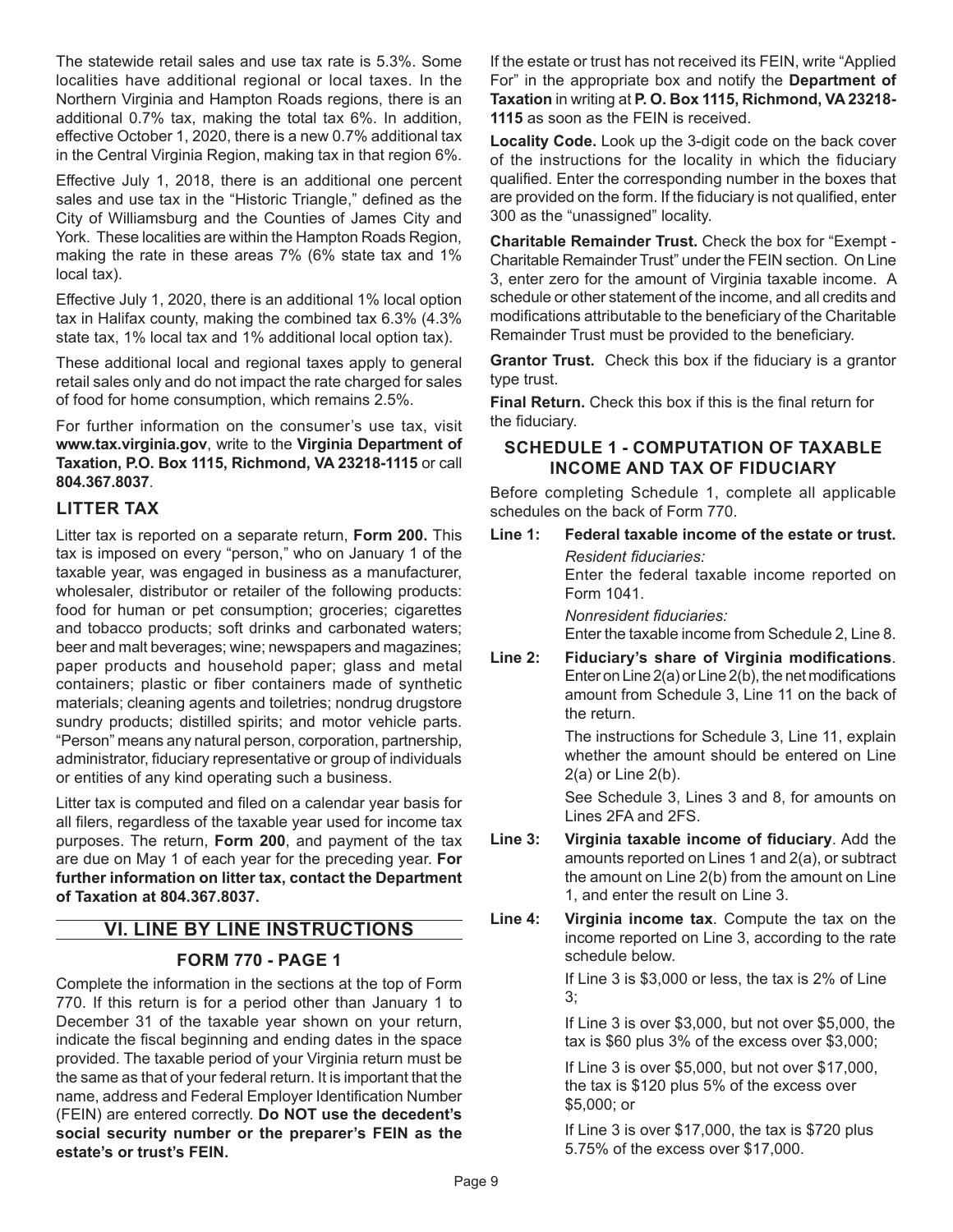**Line 5: Payments and credits**. Enter the appropriate amounts on Lines 5(a) through 5(s).

> (a) **Virginia income tax withheld.** Enter the amount of any Virginia withholding on the wages, salaries or other income of the decedent that was received by the estate. Enclose a copy of Forms W-2, W-2G, 1099-R, VK-1 and/or any other documentation necessary to support the amount claimed. Do not staple enclosures.

> (b) **2020 Estimated tax payments.** Enter the amount of any 2020 Virginia estimated tax payments made by the estate or trust, including any overpayment credit applied from the fiduciary's 2019 return. Do not include payments made on behalf of a decedent for individual income tax purposes.

> (c) **Extension payments made with Form 770IP.** Enter the amount of tentative tax paid with the fiduciary's Form 770IP.

> (d) **Credit for tax paid to another state.** Enter the credit computed from Form 770, Schedule 4, Line 7. See "Credit for Tax Paid to Another State" in Section IV of these instructions to see if you qualify for this credit.

#### *A complete copy of the fiduciary return of any state for which the credit is claimed must be enclosed.*

(e)-(s) Complete Schedule 5 on Page 3 of Form 770 to determine the allocations between beneficiaries.

(e) **Neighborhood Assistance Act Tax Credit.** Complete the worksheet below and enter the allowable credit from Line 7 on Form 770, Line 5(e).

- 1. Fiduciary's share of credit ... 1.
- 2. Carryover credit from prior year ............................. 2. \_\_\_\_\_\_\_\_\_\_\_
- 3. Subtotal: Add Lines 1 and 2 3. \_\_\_\_\_\_\_\_\_\_\_
- 4. Tax from Schedule 1, Line 4 4. \_\_\_\_\_\_\_\_\_\_\_
- 5. Credit for tax paid to another state.................................... 5. \_\_\_\_\_\_\_\_\_\_\_
- 6. Subtract Line 5 from Line 4. 6.
- 7. **Allowable 2020 Credit.** Enter the lesser of Line 3 or Line 6 here and on Schedule 1, Line 5(e) ..... 7. \_\_\_\_\_\_
- 8. **Carryover to 2021 Form 770.**  If Line 3 is larger than Line 7, enter the difference............... 8.

(f) **Enterprise Zone Act Tax Credit.** This credit expired June 30, 2019. Only Enterprise Zone Real Property Investment Tax Credit carryover amounts from prior years are allowed. Use the worksheet below to determine the carryover amount that can be used on this year's tax return.

1. Credit carried over from prior years.......................................1.\_\_\_\_\_\_\_\_\_\_

- 2. Allowable credit: Enter the amount from Line 1 or the maximum credit allowed.......... 2.
- 3. Amount to be carried over to next year (subtract Line 2 from Line 1)............................ 3.\_\_\_\_\_\_\_\_\_\_

#### (g) **Major Business Facility Job Tax Credit.**

Enter the fiduciary's credit as computed on Form 304.

(h) **Historic Rehabilitation Tax Credit.** Complete the worksheet below and enter the allowable credit.

- 1. Fiduciary's share of credit Enclose certification............. 1. \_\_\_\_\_\_\_\_\_\_\_
- 2. Carryover credit from prior year ............................. 2. \_\_\_\_\_\_\_\_\_\_\_
- 3. Subtotal: Add Lines 1 and 2. 3. \_\_\_\_\_\_\_\_\_\_\_
- 4. Tax from Schedule 1, Line 4 4.
- 5. Total of other credits claimed.5. \_\_\_\_\_\_\_\_\_\_\_\_\_\_
- 6. Subtract Line 5 from Line 4. 6.
- 7. **Allowable 2020 Credit.** Enter the lesser of Line 3 or Line 6 here and on Schedule 1, Line  $5(h)$  ..... 7.
- 8. **Carryover to 2021 Form 770.**  If Line 3 is larger than Line 7, enter the difference................8.
- (i) Line reserved for future use.

(j) **Barge and Rail Usage Tax Credit.** Complete the worksheet below and enter the allowable credit.

- 1. Fiduciary's share of credit ... 1. \_\_\_\_\_\_\_\_\_\_\_\_\_
- 2. Carryover credit from prior year ............................. 2. \_\_\_\_\_\_\_\_\_\_\_
- 3. Subtotal: Add Lines 1 and 2. 3. \_\_\_\_\_\_\_\_\_\_\_
- 4. Tax from Schedule 1, Line 4. 4. \_\_\_\_\_\_\_\_\_\_\_
- 5. Total of other credits claimed. 5.
- 6. Subtract Line 5 from Line 4 . 6.
- 7. **Allowable 2020 Credit.** Enter the lesser of Line 3 or Line 6 here and on Sch. 1, Line 5(j) 7. \_\_\_\_\_\_\_\_\_\_\_
- 8. **Carryover to 2021 Form 770.**  If Line 3 is larger than Line 7, enter the difference...............8.
- (k) Line reserved for future use.

(l) **Worker Retraining Tax Credit.** Complete the worksheet below and enter the allowable credit.

- 1. Fiduciary's share of credit .. 1.
- 2. Carryover credit from prior year .......................... 2. \_\_\_\_\_\_\_\_\_\_\_
- 3. Subtotal: Add Lines 1 and 2. 3. \_\_\_\_\_\_\_\_\_\_\_
- 4. Tax from Schedule 1, Line 4. 4. \_\_\_\_\_\_\_\_\_\_\_
- 5. Total of other credits claimed.5. \_\_\_\_\_\_\_\_\_\_\_
- 6. Subtract Line 5 from Line 4. 6. \_\_\_\_\_\_\_\_\_\_\_\_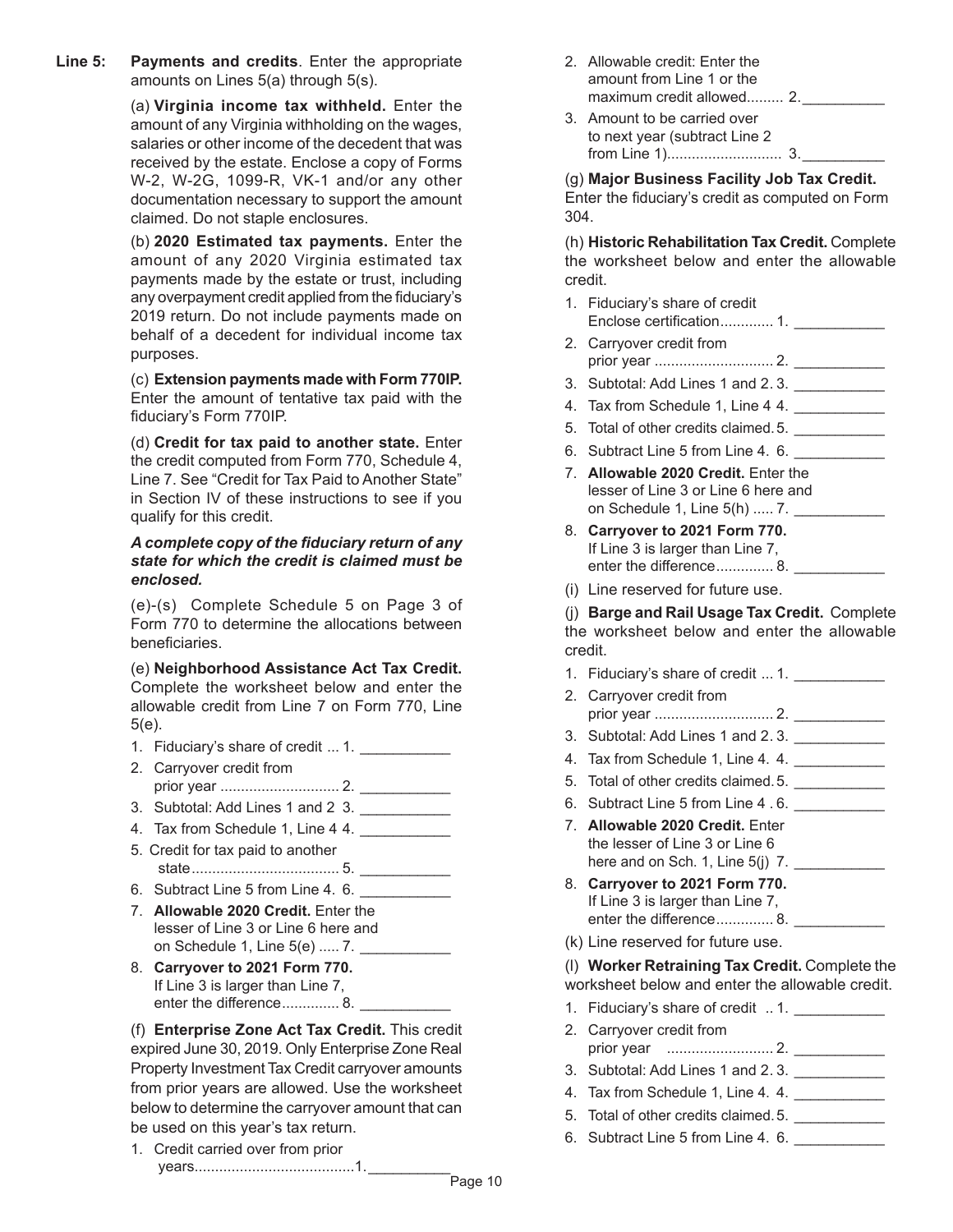- 7. **Allowable 2020 Credit.** Enter the lesser of Line 3 or Line 6 here and on Sch. 1, Line  $5(1)7$ .
- 8. **Carryover to 2021 Form 770.**  If Line 3 is larger than Line 7, enter the difference...............8.

(m) **Qualified Equity and Subordinated Debt Investments Tax Credit.** Complete the worksheet below and enter the allowable credit.

- 1. Fiduciary's share of credit ... 1. \_\_\_\_\_\_\_\_\_
- 2. Carryover credit from prior year ............................. 2. \_\_\_\_\_\_\_\_\_\_\_
- 3. Subtotal: Add Lines 1 and 2. 3. \_\_\_\_\_\_\_\_\_\_\_
- 4. Tax from Schedule 1, Line 4. 4. \_\_\_\_\_\_\_\_\_\_\_
- 5. Total of other credits claimed.5. \_\_\_\_\_\_\_\_\_\_\_\_
- 6. Subtract Line 5 from Line 4 . 6. 7. **Allowable 2020 Credit.** Enter the lesser of Line 3 or Line 6 here and on Sch. 1, Line 5(m)7. \_\_\_\_\_\_\_\_\_\_\_
- 8. **Carryover to 2021 Form 770.**  If Line 3 is larger than Line 7, enter the difference............... 8.

(n)-(o) **Coalfield Employment Enhancement Tax Credit.** The Coalfield Employment Enhancement Tax Credit can not be claimed for tax year 2020. This tax credit may be earned in 2020 but must be applied toward the 2023 return.

- (p) Line reserved for future use.
- (q) **Land Preservation Tax Credit.** Complete the worksheet below and enter the allowable credit.
- 1. Fiduciary's share of credit ... 1. \_\_\_\_\_\_\_\_\_\_\_\_\_
- 2. Carryover credit from prior year ............................. 2. \_\_\_\_\_\_\_\_\_\_\_
- 3. Subtotal: Add Lines 1 and 2. 3. \_\_\_\_\_\_\_\_\_\_\_
- 4. Tax from Schedule 1, Line 4. 4.
- 5. Total of other credits claimed.5. \_\_\_\_\_\_\_\_\_\_
- 6. Subtract Line 5 from Line 4. 6.
- 7. **Allowable 2020 Credit.** Enter the lesser of Line 3 or Line 6 here and on Sch. 1, Line 5(q)7. \_\_\_\_\_\_\_\_\_\_\_
- 8. **Carryover to 2021 Form 770.**  If Line 3 is larger than Line 7, enter the difference............... 8.

(r) **Coal Employment and Production Incentive Tax Credit.** Enter on Line 5(r) the amount that you used to allocate the fiduciary's Coal Employment and Production Incentive Tax Credit.

(s) **Worker Training Tax Credit.** Complete the worksheet below and enter the allowable credit.

- 1. Fiduciary's credit share ....... 1. \_\_\_\_\_\_\_\_\_\_\_
- 2. Carryover credit from prior year .......................... 2. \_\_\_\_\_\_\_\_\_\_\_
- 3. Subtotal: Add Lines 1 and 2. 3. \_\_\_\_\_\_\_\_\_\_\_
- 4. Tax from Schedule 1, Line 4. 4.
- 5. Total of other credits claimed.5. \_\_\_\_\_\_\_\_\_\_\_\_\_
- 6. Subtract Line 5 from Line 4. 6.
- 7. **Allowable 2020 Credit.** Enter the lesser of Line 3 or Line 6 here and on Sch. 1, Line  $5(s)7$ .
- 8. **Carryover to 2021 Form 770.**  If Line 3 is larger than Line 7, enter the difference............... 8.
- **Line 5: Total payments and credits.** Enter the total of Lines 5(a) through 5(s).
- **Line 6: Balance due.** If the total credits claimed on Line 5 are less than the tax reported on Line 4, subtract Line 5 from Line 4 and enter the result. See Section II of this instruction book for information on when and where to file your return. You may file and pay electronically or a *check for the balance due, made payable to the Treasurer of the city or county where the return will be filed, must be enclosed with the return. A list of the filing addresses and phone numbers for each city or county is available at the back of these instructions.*
- **Line 7: Overpayment.** If the total payments and credits claimed on Line 5 exceed the tax reported on Line 4, subtract Line 4 from Line 5 and enter the result on Line 7.
- **Line 8: Amount of overpayment to be credited to 2021.**  Enter the amount of the overpayment to be credited to the fiduciary's 2020 estimated income tax.
- **Line 9: Amount to be refunded.** Subtract Line 8 from Line 7 and enter the refund amount here.
- **Line 10: Coalfield Employment Enhancement Tax Credit Earned.**  Enter amount from Form 306, Line 11. This is the credit to be reported on your 2023 return. Enclose Form 306.
- **Line 11: Amount from Form 760C or Form 760F.** Enter the addition to tax amount from Form 760C or Form 760F, if applicable.

#### **FORM 760C OR FORM 760F**

See the "Estimated Tax" section in Part III of these instructions to determine if you owe an addition to tax. If exception 1 or 2 was met for all quarters, it is not necessary to complete or enclose Form 760C or Form 760F. **If exception 3 or 4 was used to calculate the addition to tax or to determine that you did not owe the addition to tax for any quarter, you must enclose Form 760C and the associated worksheet(s) with the return.**

If Form 760C or Form 760F is enclosed, complete Line 11 of Schedule 1. Enclose a check for the TOTAL amount of income tax due and the addition to tax computed on Form 760C or Form 760F. If your return shows a refund on Line 9, the addition to tax will be deducted from your refund**.**

#### **COMPLETING THE RETURN**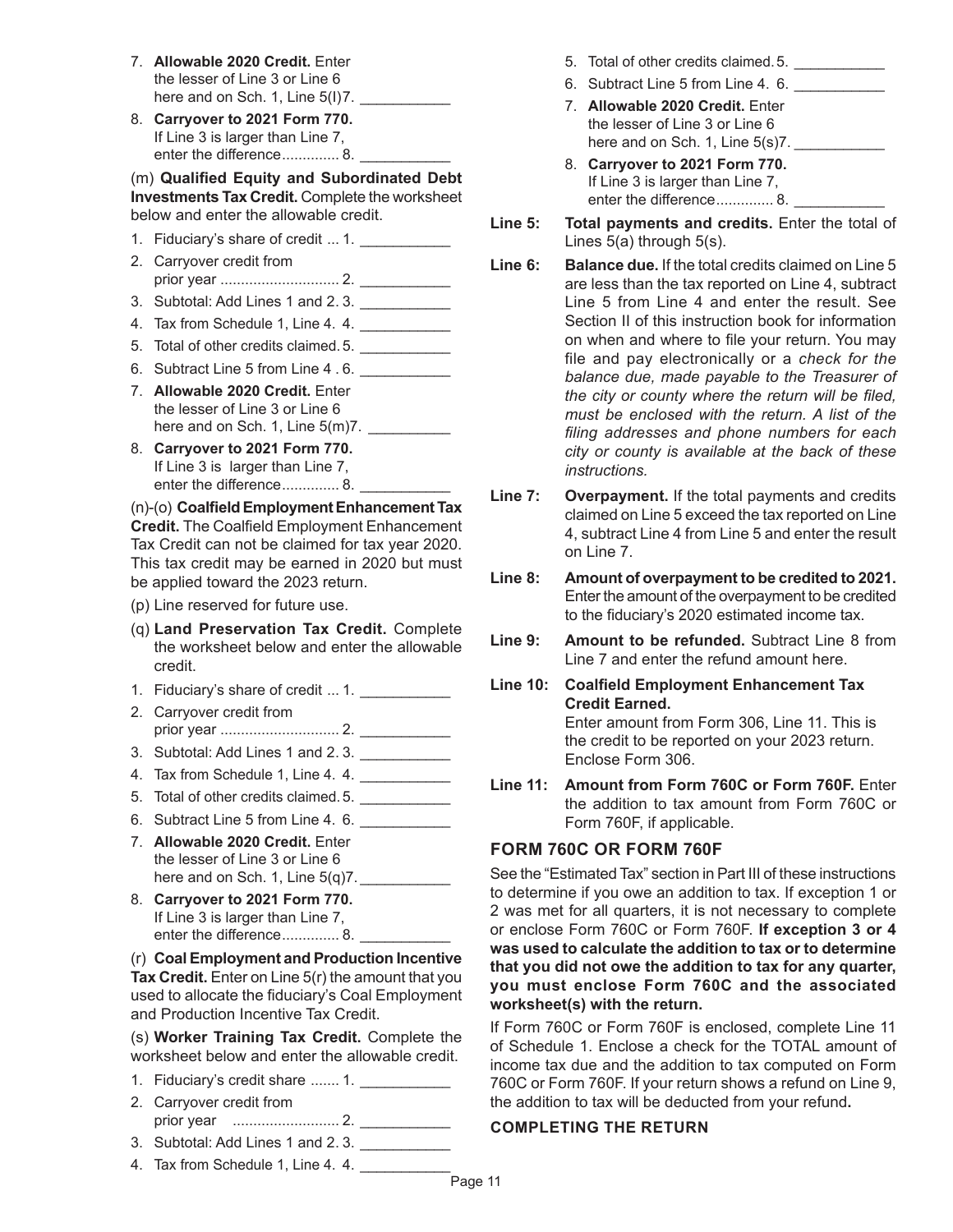**SIGNATURE:** The return must be signed by the fiduciary or an authorized officer of the organization receiving or having custody or control of the management of the estate or trust. If two or more individuals act jointly as fiduciaries, the return may be signed by any one of those individuals. You have not filed a complete or legal return unless it has been signed.

**TELEPHONE NUMBERS:** Telephone numbers where you can be contacted between the hours of 8:30 a.m. and 5:00 p.m. are requested so that a representative of the Department can call you if there is a question about the return.

**WHEN AND WHERE TO FILE AND PAY THE TAX:** See Section III, Filing Information, on Page 2 of these instructions for information on when and where to file and pay the tax.

#### **FORM 770 - PAGE 2**

#### **SCHEDULE 2 - COMPUTATION OF VIRGINIA TAXABLE INCOME OF A NONRESIDENT ESTATE OR TRUST**

On Lines 1 through 3, enter the distributable amount in Column A and the nondistributable amount in Column B.

- **Line 1: Income from sources within Virginia.** Enter the income from property or businesses located in Virginia to the extent that the item of income is includable in the computation of federal taxable income.
- **Line 2: Federal deductions attributable to income from sources within Virginia.** Enter the federal deductions attributable to the income reported on Line 1 above.
- **Line 3:** Net Virginia source income. Subtract the amount reported on Line 2 from the income reported on Line 1 and enter the result here.
- **Line 4: Allocation of Virginia source income.** Line 4 is used to report the allocation of income among the fiduciary and the beneficiaries. Income will be allocated to the fiduciary only if the income is accumulated during the taxable year and, as in the case of a complex trust, not all of the income is distributed currently.

Virginia source income must be allocated to each beneficiary based on his or her proportionate share of the federal distributable net income. For example, if 50% of the estate's or trust's federal distributable net income is allocated to a beneficiary from Form 1041 or Schedule K-1, then 50% of the net Virginia source income should be allocated to that beneficiary.

Complete the allocation schedule provided on Lines 4(a) through 4(c) or enclose a schedule of computation if more space is needed.

- **Line 5: Deduction for distributions to beneficiaries.**  Enter the amount from Line 4a, Column 4 or Line 4a, Column 2, whichever is less.
- **Line 6: Fiduciary's share of Virginia source income.**  Sum of Line 4b, Column 4 or Line 4b, Column 2, whichever is less, plus Line 4b, Column 5.
- **Line 7: Exemption from federal Form 1041.** Enter the amount of the federal exemption allowed on federal Form 1041.
- **Line 8: Income taxable to fiduciary.** Subtract Line 7 from Line 6. Enter the result here and on Schedule 1, Line 1 of Form 770.

#### **SCHEDULE 3 - FIDUCIARY'S MODIFICATIONS**

**Enter the fiduciary's share of each modification on the appropriate line.** 

#### **Fixed Date Conformity Update**

**Virginia's Fixed Date Conformity with the Internal Revenue Code:** Revenue Code: Virginia's date of conformity with the Internal Revenue Code (IRC) was advanced from December 31, 2018 to December 31, 2019, subject to certain exceptions. Additional information about conformity adjustments and other legislative changes required as a result of the 2020 General Assembly is provided in Tax Bulletin 20-1 posted on the Department's website at **www.tax.virginia.gov**.

Virginia will continue to deconform from the following: bonus depreciation allowed for certain assets under federal law; the five-year carryback of certain federal net operating loss (NOL) deductions generated in the 2008 or 2009 taxable years; the federal income treatment of applicable high yield discount obligations; and the federal income tax treatment of cancellation of debt income realized in connection with certain business debts.

#### **PART I - ADDITIONS TO FEDERAL TAXABLE INCOME**

**Line 1:Interest on obligations of other states.** Enter the amount of interest, less related expenses to the extent that it was not deducted in determining federal taxable income, on obligations of any state other than Virginia, or of a political subdivision of any such state unless it was created by a compact or agreement to which Virginia is a party.

> If the estate or trust received federally exempt dividend income from a regulated investment company (mutual fund) that invested in obligations both taxable and exempt for Virginia purposes, the entire income must be reported unless a statement from the fund is enclosed that:

- details the dividends earned from the fund; and
- summarizes the prorations between exempt and taxable dividends (monthly breakdown preferred).

 **EXAMPLE:** A trust receives dividends from a mutual fund that invests in obligations of Virginia and New York. The interest received from all of the obligations is exempt from federal taxation. The fund provides the following statement:

Dividend payments for 2020 \$4,000 % of income from NY obligations 60% % of income from VA obligations 40% Based on this information, the trust may exclude 40% or \$1,600 of the income from Virginia taxable income. Therefore, the trust would make an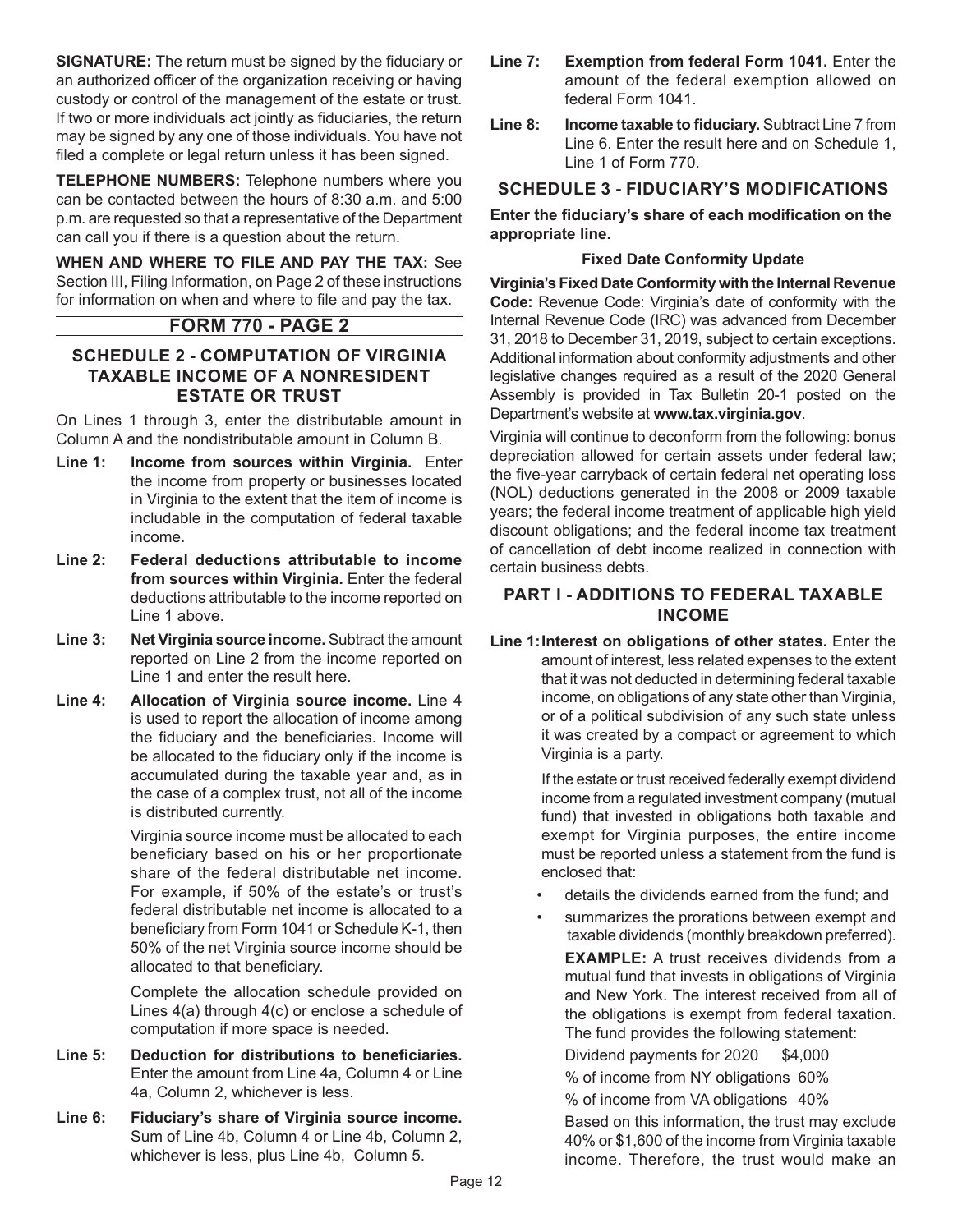addition for only part of its mutual fund income, \$2,400, and enclose the above statement to support the partial addition.

**Line 2: Income taxes of this state or any other taxing jurisdiction.** Enter the amount of income tax imposed by this state or any other taxing jurisdiction to the extent that such taxes were deducted in computing federal taxable income.

#### **Line 3: Fixed Date Conformity Additions.**

 **a: Bonus Depreciation.** For an explanation, please see the section entitled, *Fixed Date Conformity Update*. Enter the amount that should be added to federal taxable income based upon the recomputation of allowable depreciation...............a

 **b: Other Fixed Date Conformity Additions.** If you are required to make any Other Fixed Date Conformity additions listed in the Fixed Date Conformity Update for 2020 above, enter the total amount of such additions on this line. Also, please enclose a schedule and explanation of such additions. .........................b \_\_\_\_\_\_\_\_\_\_\_

 **Enter the total of Lines a and b here and on Form 770, Schedule 1, Line 2FA and Schedule 3, Line 3.** ............................TOTAL \_\_\_\_\_\_\_\_\_\_\_

**Line 4: Other additions to federal taxable income.**  Enter the following amounts, if applicable, and enclose a schedule of computation with the return:

> a. The amount of a lump sum distribution from a qualified retirement plan, less the minimum distribution allowance, and any amount excluded from federal taxable income solely by virtue of a fiduciary's election to use the averaging provisions under IRC § 402.

> b. The amount necessary to prevent the deduction of any item properly deductible by the taxpayer in determining a tax under Virginia law prior to 1972.

> c. The amount that would be reported under the installment method from certain dispositions of property. If, in a prior year, the taxpayer was allowed a subtraction for certain income from dealer dispositions of property made on or after January 1, 2009, in the years following the year of disposition, the taxpayer is required to add back the amount that would have been reported under the installment method. Each disposition must be tracked separately for purposes of this adjustment.

> d. **Federal Partnership Income Addition** - Income related to certain partnership adjustments that result from federal tax changes and other changes to federal taxable income must be added to the owner's income tax return if the income was not previously reported on the original Virginia return. The amount of the addition is equal to the income that was not included in Virginia taxable

income. When reporting this addition, enclose the partnership's completed Form 502FED-1.

e. Other income not included in federal taxable income, but subject to Virginia income tax.

**Line 5: Total Additions.** Add Lines 1 through 4 and enter the result.

#### **PART II - SUBTRACTIONS FROM FEDERAL TAXABLE INCOME**

**Line 6: Income (interest, dividends or gains) from obligations or securities of the U.S. exempt from state income taxes, but not exempt from federal income taxes.** Enter the income derived from obligations or the sale or exchange of obligations of the United States and on obligations or securities of any authority, commission or instrumentality of the United States to the extent that such income is exempt from state income taxes. The amount entered here should include, but is not limited to, qualifying stocks, bonds, treasury bills and treasury notes.

> Do not include interest on federal tax refunds, equipment purchase contracts and other normal business transactions.

> Only income received from direct obligations of the United States is eligible for the subtraction. A partial list of federal organizations and the Virginia tax status of income received from investments in securities issued by those entities is shown below. The list is based on the Department's analysis of federal and state law as applicable to selected organizations. For organizations not listed below, additional information must be enclosed showing that the interest is exempt from Virginia income tax.

#### **ISSUING ORGANIZATION TAX STATUS**

| Export-Import Bank of the United             |  |
|----------------------------------------------|--|
|                                              |  |
| Federal Home Loan Bank (FHLB) Exempt         |  |
| Federal Home Loan Mortgage                   |  |
| Corporation (FHLMC)Taxable                   |  |
| Federal Intermediate Credit Bank  Exempt     |  |
|                                              |  |
| <b>Federal National Mortgage Association</b> |  |
|                                              |  |
| Government National Mortgage                 |  |
| Association (GNMA)Taxable                    |  |
| Inter-American Development Bank Taxable      |  |
| International Bank for Reconstruction        |  |
|                                              |  |
| Student Loan Market Association              |  |
|                                              |  |
| United States Savings BondsExempt            |  |
| United States Treasury Bills, Notes,         |  |
|                                              |  |
|                                              |  |

If the estate or trust received income from a regulated investment company (mutual fund) that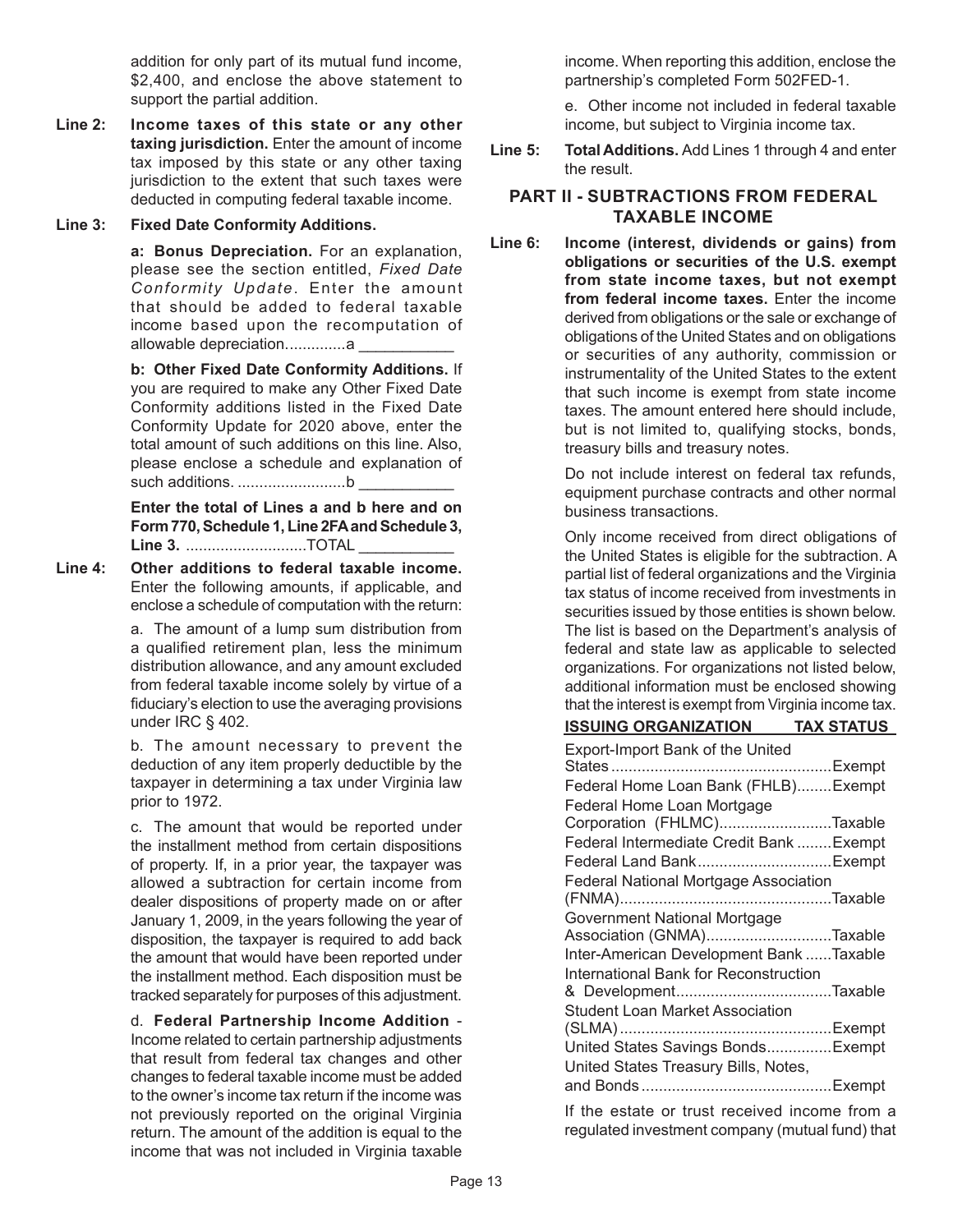invested in obligations both taxable and exempt for Virginia purposes, the entire income must be reported as taxable unless a statement from the fund is enclosed that:

- details the amount of income earned from the fund; and
- summarizes the prorations between exempt and taxable income (monthly breakdown preferred).

If the estate or trust is provided the information specified above, enter the exempt portion of income. A copy of the statement from the fund must be enclosed with the return to support the subtraction.

**Line 7: Any state income tax refund or credit reported as "other income" on federal Form 1041.** Enter any state income tax refund or credit included in the estate's or trust's income on Form 1041.

#### **Line 8: Fixed Date Conformity Subtractions.**

 **a: Bonus Depreciation.** For an explanation, see the section entitled, *Fixed Date Conformity Update*. Enter the amount that should be subtracted from federal taxable income based upon the recomputation of allowable depreciation. ..........................a \_\_\_\_\_\_\_\_\_\_\_

 **b: Other Fixed Date Conformity Subtractions.** If you are required to make any Other Fixed Date Conformity subtractions listed in the Fixed Date Conformity Update for 2020 above, enter the total amount of such subtractions on this line. Also, please enclose a schedule and explanation of such subtractions.. ..........................b

 **Enter the total of Lines a and b here and on Form 770 Schedule 1, Line 2FS and Schedule 3, Line 8.** TOTAL ..................

**Line 9: Other subtractions from federal taxable income.** Enter the following amounts, if applicable, and enclose a schedule of computation with the return.

> a. The amount of income on obligations or sales and exchanges of obligations of this state or of any political subdivision or instrumentality of this state included in federal taxable income.

> b. The amount of wages or salaries eligible for the federal work opportunity tax credit which was not deducted for federal purposes on account of the provisions of IRC § 280C(a).

> c. The amount of Tier 1 Railroad Retirement Act benefits, Tier 2 vested dual benefits and other Railroad Retirement Act benefits, and Railroad Unemployment Insurance Act benefits included in federal taxable income.

> d. Transitional modifications provided in *Va. Code*  § 58.1‑315.

e. A deduction, not to exceed \$4,000 per account per year, for the amount paid or contributed to a

prepaid tuition contract or a college savings trust account entered into with the Virginia College Savings Plan. Do not include any amount that was deducted on the federal return.

f. Allows the income from dealer dispositions of property made on or after January 1, 2009, to be recognized under the installment method at the election of the taxpayer, provided that (i) the election relating to the dealer disposition of the property has been made on or before the due date prescribed by law for filing the taxpayer's income tax return, and (ii) the dealer disposition is in accordance with restrictions and conditions established by the Department.

g. To the extent included in federal taxable income, any amount of gain or income recognized by a taxpayer in connection with the Historic Rehabilitation Tax Credit is allowed as a subtraction on the Virginia return.

 h. For taxable years beginning on and after January 1, 2019, taxpayers may claim a subtraction for income attributable to an investment in a Virginia real estate investment trust made on or after January 1, 2019 but before December 31, 2024.

In order for the subtraction to be claimed on the investors' income tax returns, the real estate investment trust in which they invest must be certified by the Department as a Virginia real estate investment trust for the taxable year during which the investment was made. If the fund is approved, a 9-digit certification number will be provided. Enclose a statement to the return including the "Certification Number" when claiming this subtraction.

 No subtraction is allowed to an individual taxpayer: for an investment in a company that is owned or operated by a family member or affiliate of the taxpayer; who claimed the subtraction for certain long-term capital gains or Venture Capital Investments for the same investment; or who claimed the Qualified Equity and Subordinated Debt Investments Tax Credit for the same investment.

**i.** For taxable years beginning on or after January 1, 2019, taxpayers may claim a subtraction for any gain recognized from the taking of real property by condemnation proceedings.

j. **Federal Partnership Income Subtraction -**  Income related to certain partnership adjustments that result from federal tax changes and other changes to federal taxable income may be subtracted from Virginia taxable income if the income was previously reported on the owner's Virginia return. The amount of the subtraction is equal to the federal taxable income that was included in the owner's Virginia original income tax return but should not have been reported. When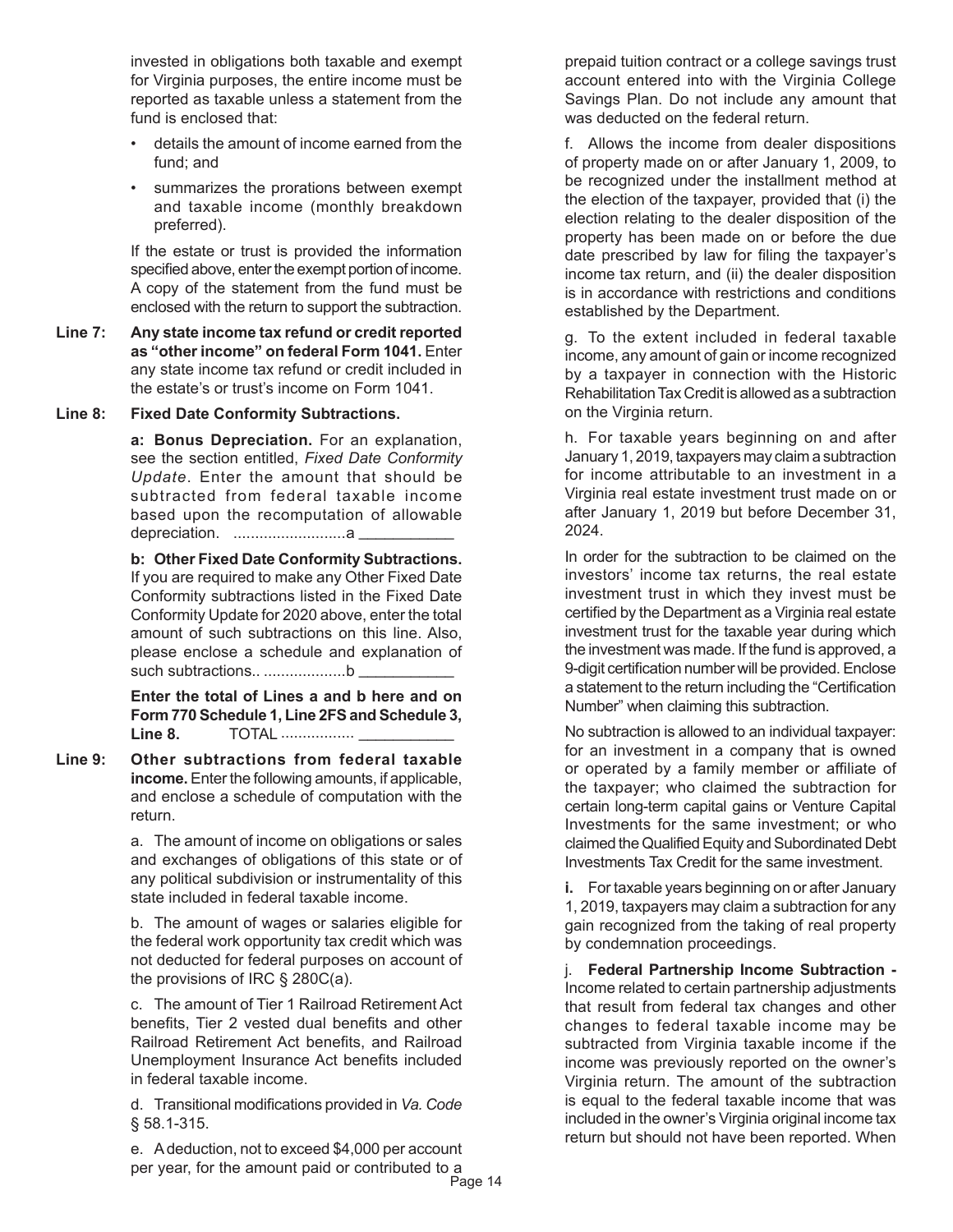claiming this subtraction, include a copy of the partnership's Form 502FED-1.

k. Other income included in federal taxable income, but exempt from Virginia income tax.

- **Line 10: Total subtractions.** Add Lines 6 through 9 and enter the total here.
- **Line 11: Net Virginia modifications.** Subtract Line 10 from Line 5 and enter the difference here and

#### **If Line 5 is larger than Line 10,**

 *Enter the amount from Line 11 on Line 2(a) of Schedule 1. This is a net ADDITION.*

#### **If Line 5 is not larger than Line 10,**

 *Enter the amount from Line 11 on Line 2(b) of Schedule 1. This is a net SUBTRACTION.*

#### **Net Virginia Modifications Allocated to the Beneficiaries**

*Each beneficiary must be provided a statement of income and modifications for use in completing the individual income tax return.* See "Allocation of Income to Beneficiaries" in Section II of these instructions for more information.

#### **SCHEDULE 4 - COMPUTATION OF THE CREDIT FOR TAX PAID TO ANOTHER STATE**

If a credit is being claimed for taxes paid by the fiduciary to another state, complete Lines 1 through 7 of Schedule 4 on Form 770 to compute the allowable credit. See "CREDIT FOR TAX PAID TO ANOTHER STATE" in Section IV of these instructions for more information. A complete copy of the return filed with any state for which a credit is claimed must be enclosed. If a credit is being claimed for taxes paid to more than 1 other state, a separate computation must be enclosed for each state (following the format of Form 770, Schedule 4).

#### **Line 1: Qualifying taxable income reported on another state's return.**

*Resident Estate or Trust:* Enter the total taxable income from the following categories that apply to you, to the extent that the income was derived from sources outside Virginia and the income was subject to tax by both Virginia and another state:

- Earned or business income;
- Gain from the sale of any capital asset not used in a trade or business, including a residence; and
- Income on which corporation income tax was paid to a state that does not recognize the federal Schedule S Corporation election.

If nonqualifying income is included in the taxable income of the other state, recompute the qualifying taxable income and qualifying tax liability with that income removed.

*Nonresident Estate or Trust:* Enter the total taxable income to the extent that the income was taxed by the resident state (Arizona, California, the District of Columbia, or Oregon). Qualifying taxable income includes the total taxable income reported on the resident return, not just the income

derived from Virginia sources.

- **Line 2: Virginia taxable income.** Enter the taxable income from Schedule 1, Line 3 of Form 770.
- **Line 3: Qualifying income tax paid to another state.**  Enter the income tax paid to another state. Also enter the name of the other state.

Note: If you are a resident estate or trust, ensure that only state income tax paid on earned, business, and capital gain income is included on this line.

- **Line 4: Virginia income tax.** Enter the tax from Schedule 1, Line 4 of Form 770.
- **Line 5: Allowable percentage for credit.**

 *Resident Estate or Trust:* Divide Line 1 by Line 2, and enter the result to 1 decimal place (example: 10.5%). Do not enter more than 100%.

 *Nonresident Estate or Trust:* Divide Line 2 by Line 1, and enter the result to 1 decimal place (example: 10.5%). Do not enter more than 100%.

**Line 6:** *Resident Estate or Trust:* Multiply Line 5 by Line 4.

> *Nonresident Estate or Trust:* Multiply Line 5 by Line 3.

#### **Line 7: Allowable credit.**

*Resident Estate or Trust:* Enter the smaller amount from Line 3 or Line 6.

 *Nonresident Estate or Trust:* Enter the smaller amount from Line 4 or Line 6. Also enter this amount on Line 5(d) of Schedule 1.

#### **SCHEDULE 5 - BENEFICIARY'S INFORMATION (Schedule K-1 Equivalent)**

**GENERAL INFORMATION:** Schedule 5 is used to report the beneficiary's share of income, deductions, and credits and other items from a trust or a decedent's estate. The fiduciary (or one of the joint fiduciaries) must prepare Schedule 5 for each beneficiary having a beneficial interest in the trust or estate at any time during the taxable year. Copies of the schedule are required to be filed with Form 770. A copy must also be provided to each beneficiary by the fiduciary.

#### **LINE BY LINE INSTRUCTIONS**

Complete the information in the sections at the top of Schedule 5. If the return is for a period other than January 1 to December 31 of the taxable year shown on your return, indicate the fiscal beginning and ending dates in the space provided. The taxable period of your Virginia return must be the same as that of your federal return. It is important that the names, addresses, Social Security Number and Federal Employer Identification Number (FEIN) are entered correctly. **Do NOT use the decedent's social security number or the preparer's FEIN as the estate's or trust's FEIN.**

If the estate or trust has not received its FEIN, write "Applied For" in the appropriate box and notify the **Department of Taxation** in writing at **P. O. Box 1115, Richmond, VA 23218- 1115** as soon as the FEIN is received.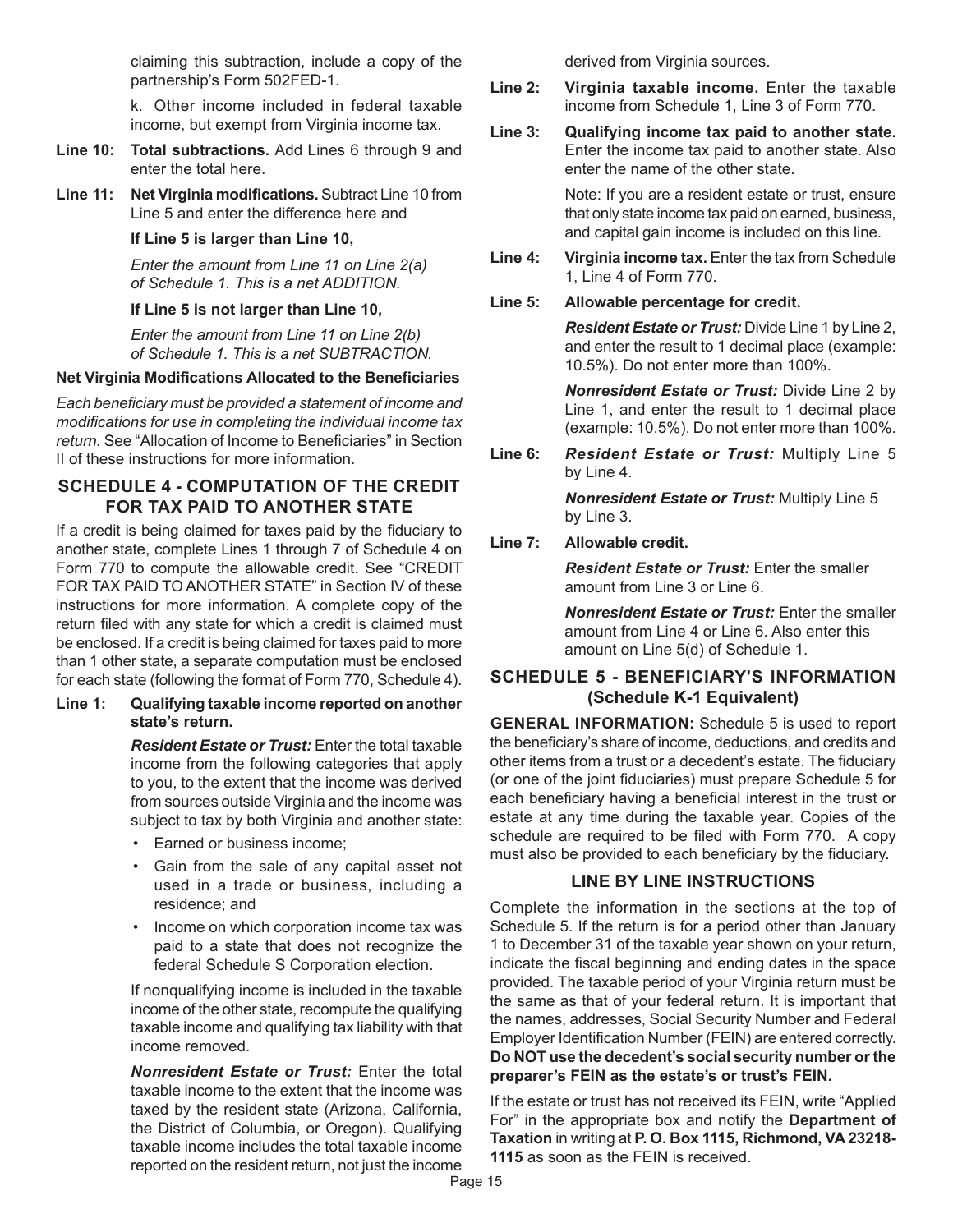#### **Line 1: Federal Distributable Net Income**

(a) **Federal Taxable Income.** Enter the beneficiary's share of federal taxable income from Schedule 1, Line 1.

(b) **Beneficiary's Federal Distribution Percentage.** Enter the beneficiary's federal distribution percentage (enter the result to 6 decimal places).

 **(c) Estate or Trust Federal Distribution Percentage.** Enter the estate or trust federal distribution percentage (enter the result to 6 decimal places).

#### **Line 2: Beneficiary's Additions**

Enter on Lines 2a-2d as indicated on Schedule 5 the beneficiary's share of the Virginia additions to federal taxable income.

**Line 2e Total Additions.** Add Lines 2a through 2d.

#### **Line 3: Beneficiary's Subtractions**

Enter on Lines 3a-3d as indicated on Schedule 5 the beneficiary's share of the Virginia subtractions from federal taxable income.

- **Line 3e Total Subtractions.** Add Lines 3a through 3d.
- **Line 4: Net Virginia Modifications** Subtract Line 3e from Line 2e.

#### **Line 5. Credit Allocation Information**

- Enter on Lines 5a-5o as indicated on Schedule 5 the beneficiary's distributive share of tax credits.
- **Line 5p Total Credits.** Add Lines 5b through 5h and 5l through 5o.

#### **Line 6. Nonresident Beneficiary Information**

(a) **Virginia source income.** If the beneficiary is a nonresident, enter the Virginia source income.

(b) **Virginia modifications as if a Virginia resident.** If the beneficiary is a nonresident, enter the Virginia modifications as if a Virginia resident.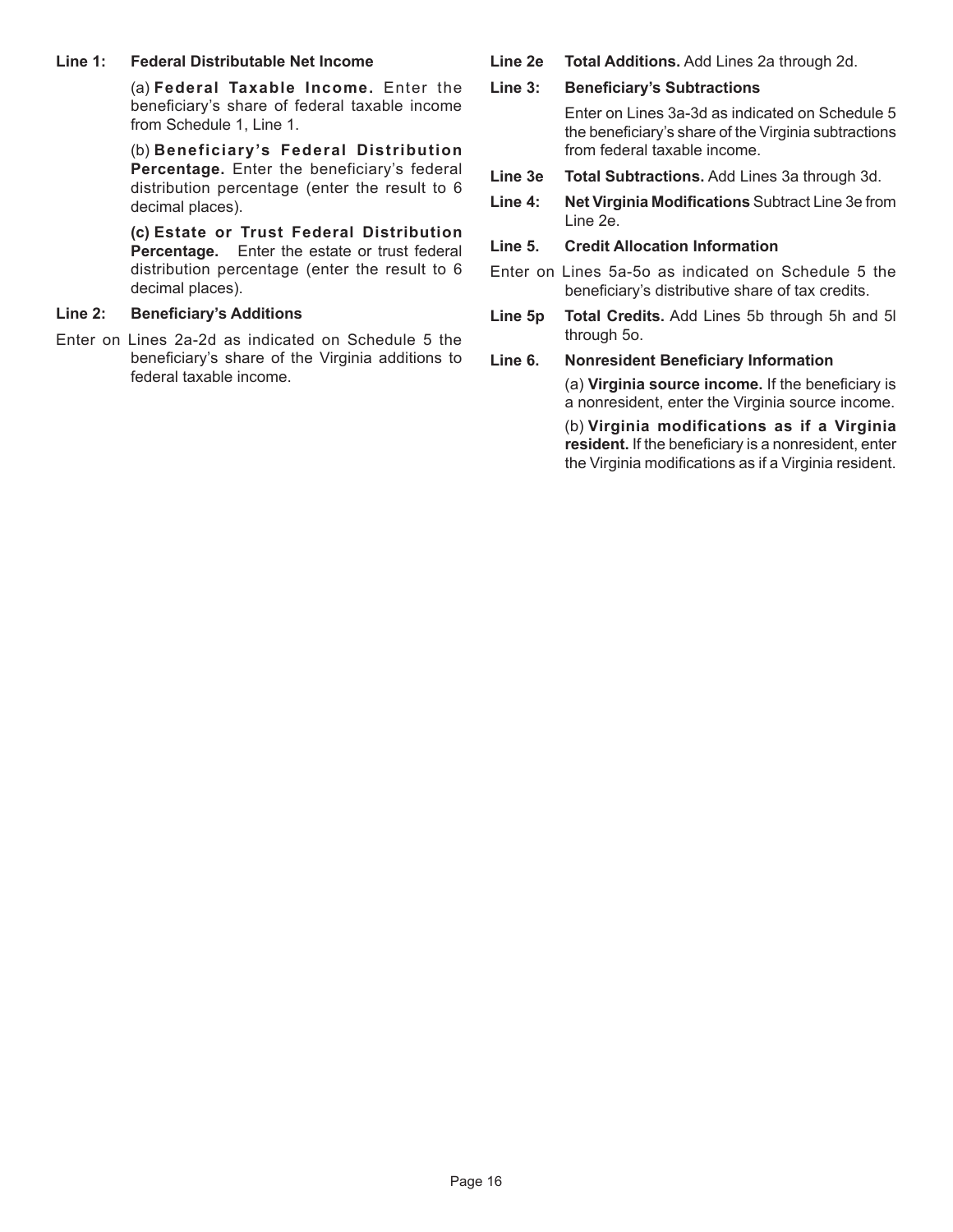#### **2020 Income Tax Return Mailing Addresses and Locality Codes**

You may mail your income tax return to your Commissioner of the Revenue at the address below or directly to the Department of Taxation at the addresses listed at the bottom of the next page.

**\* DENOTES DIRECTOR OF FINANCE** \*\* **DENOTES DIRECTOR, DEPARTMENT OF TAX ADMINISTRATION**

#### **Accomack County – 001**

P.O. Box 186, Accomac, VA 23301-0186 757-787-5747

**Albemarle County \* - 003**  Refund: P.O. Box 1498, Richmond, VA 23218-1498 Tax Due: P.O. Box 760, Richmond, VA 23218-0760 434-296-5851

**Alexandria City\* - 510**  Refund: P.O. Box 1498, Richmond, VA 23218-1498 Tax Due: P.O. Box 760, Richmond, VA 23218-0760 703-746-3909

**Alleghany County - 005**  Refund: P.O. Box 1498, Richmond, VA 23218-1498 Tax Due: P.O. Box 760, Richmond, VA 23218-0760 540-863-6640

**Amelia County - 007**  P.O. Box 269, Amelia Court House, VA 23002 804-561-2158

**Amherst County - 009**<br>P.O. Box 719, Amherst, VA 24521 434-946-9310

**Appomattox County - 011**  P.O. Box 125, Appomattox, VA 24522 434-352-7450

**Arlington County - 013**  Refund: P.O. Box 1498, Richmond, VA 23218-1498 Tax Due: P.O. Box 760, Richmond, VA 23218-0760 703-228-4017

**Augusta County - 015**  P.O. Box 959, Verona, VA 24482 540-245-5640

**Bath County - 017**  P.O. Box 130, Warm Springs, VA 24484 540-839-7231

**Bedford County - 019**<br>122 E. Main St., Suite 103, Bedford, VA 24523 540-586-7621

**Bland County - 021**<br>P.O. Box 130, Bland, VA 24315 276-688-4291

**Botetourt County - 023**  P.O. Box 128, Fincastle, VA 24090-0128 540-928-2050

**Bristol City - 520**  497 Cumberland St., Room 101, Bristol, VA 24201 276-645-7316

**Brunswick County - 025**  P.O. Box 669, Lawrenceville, VA 23868 434-848-2313

**Buchanan County - 027**  P.O. Box 1042, Grundy, VA 24614 276-935-6542

**Buckingham County - 029**  P.O. Box 138, Buckingham, VA 23921 434-969-4972

**Buena Vista City - 530**  2039 Sycamore Ave., Buena Vista, VA 24416 540-261-8610

**Campbell County - 031**  P.O. Box 66, Rustburg, VA 24588 434-332-9518

**Caroline County - 033**  P.O. Box 819, Bowling Green, VA 22427 804-633-4059

**Carroll County - 035**  Refund: P.O. Box 1498, Richmond, VA 23218-1498 Tax Due: P.O. Box 760, Richmond, VA 23218-0760 276-730-3080

**Charles City County - 036**  Refund: P.O. Box 1498, Richmond, VA 23218-1498 Tax Due: P.O. Box 760, Richmond, VA 23218-0760 804-652-2161

**Charlotte County - 037**  P.O. Box 308, Charlotte C.H., VA 23923 434-542-5546

**COUNTIES AND CITIES**

**Charlottesville City - 540**  P.O. Box 2964, Charlottesville, VA 22902-2964 434-970-3160

**Chesapeake City - 550**  P.O. Box 15285, Chesapeake, VA 23328-5285 757-382-6736

**Chesterfield County - 041**  P.O. Box 124, Chesterfield, VA 23832 804-748-1281

**Clarke County - 043**  P.O. Box 67, Berryville, VA 22611 540-955-5108

**Colonial Heights City - 570**  P.O. Box 3401, Colonial Heights, VA 23834 804-520-9280

**Covington City - 580**  P.O. Drawer 58, Covington, VA 24426-0058 540-965-6350

**Craig County - 045**  P.O. Box 186, New Castle, VA 24127 540-864-6241

**Culpeper County - 047**  P.O. Box 1807, Culpeper, VA 22701 540-727-3443

**Cumberland County - 049**  P.O. Box 77, Cumberland, VA 23040 804-492-4280

**Danville City - 590**  P.O. Box 480, Danville, VA 24543 434-799-5145

**Dickenson County - 051**  P.O. Box 1067, Clintwood, VA 24228 276-926-1646

**Dinwiddie County - 053**  P.O. Box 104, Dinwiddie, VA 23841 804-469-4500, Ext. 4

**Emporia City - 595**<br>P.O. Box 956. Emporia, VA 23847 434-634-5405

**Essex County - 057**  P.O. Box 879, Tappahannock, VA 22560 804-443-4737

**Fairfax City - 600**  Rm. 224, City Hall, 10455 Armstrong St. Fairfax, VA 22030 703-385-7880

**Fairfax County \*\* - 059**  Refund: P.O. Box 1498, Richmond, VA 23218-1498 Tax Due: P.O. Box 760, Richmond, VA 23218-0760 703-324-4215

**Falls Church City - 610**  300 Park Ave., # 202W Falls Church, VA 22046-3301 703-248-5450

**Fauquier County - 061**  P.O. Box 149, Warrenton, VA 20188-0149 540-422-8163

**Floyd County - 063**  Refund: P.O. Box 1498, Richmond, VA 23218-1498 Tax Due: P.O. Box 760, Richmond, VA 23218-0760

540-745-9345 **Fluvanna County - 065**  Refund: P.O. Box 1498, Richmond, VA 23218-1498 Tax Due: P.O. Box 760, Richmond, VA 23218-0760 434-591-1940

**Franklin City - 620**  207 West Second Ave., Franklin, VA 23851 757-562-1157

**Franklin County - 067**  1255 Franklin St., Ste. 102, Rocky Mt., VA 24151 540-483-6650

#### **Frederick County - 069**

Refund: P.O. Box 1498, Richmond, VA 23218-1498 Tax Due: P.O. Box 760, Richmond, VA 23218-0760 540-665-5681

**Fredericksburg City - 630**  P.O. Box 644, Fredericksburg, VA 22404 540-372-1004

**Galax City\* - 640**<br>Refund: P.O. Box 1498, Richmond, VA 23218-1498 Tax Due: P.O. Box 760, Richmond, VA 23218-0760 276-236-2528

**Giles County - 071**  130 N. Main St., Pearisburg, VA 24134 540-921-3321

**Gloucester County - 073**  6489 Main St., Suite 137, Gloucester, VA 23061 804-693-3451

**Goochland County - 075**  P.O. Box 60, Goochland, VA 23063 804-556-5807

**Grayson County - 077**<br>P.O. Box 126, Independence, VA 24348 276-773-2381

**Greene County - 079**  Refund: P.O. Box 1498, Richmond, VA 23218-1498 Tax Due: P.O. Box 760, Richmond, VA 23218-0760 434-985-5211

**Greensville County - 081**  1781 Greensville County Circle, Room 132, Emporia, VA 23847 434-348-4227

**Halifax County - 083**  P.O. Box 1847, Halifax, VA 24558 434-476-3314

**Hampton City - 650**  P.O. Box 636, Hampton, VA 23669-0636 757-727-6690

**Hanover County - 085**<br>P.O. Box 129, Hanover, VA 23069 804-365-6129

**Harrisonburg City - 660**  409 S Main St., Harrisonburg, VA 22801-3610 540-432-7704

**Henrico County \* - 087**  Refund: P.O. Box 1498, Richmond, VA 23218-1498 Tax Due: P.O. Box 760, Richmond, VA 23218-0760 804-501-4263

**Henry County - 089**<br>P.O. Box 1077, Collinsville, VA 24078-1077 276-634-4690

**Highland County - 091**  P.O. Box 148, Monterey, VA 24465 540-468-2142

**Hopewell City - 670**<br>P.O. Box 1604, Hopewell, VA 23860 804-541-2237

**Isle of Wight County - 093**<br>P.O. Box 107, Isle of Wight, VA 23397-0107 757-365-6222

**James City County - 095**  P.O. Box 283, Williamsburg, VA 23187 757-253-6695

**King and Queen County - 097**  P.O. Box 178, King & Queen Courthouse, VA 23085 804-785-5976

**King George County - 099**  10459 Courthouse Dr., Suite 101, King George, VA 22485-3865 540-775-4664

**King William County - 101**  Refund: P.O. Box 1498, Richmond, VA 23218-1498 Tax Due: P.O. Box 760, Richmond, VA 23218-0760 804-769-4941